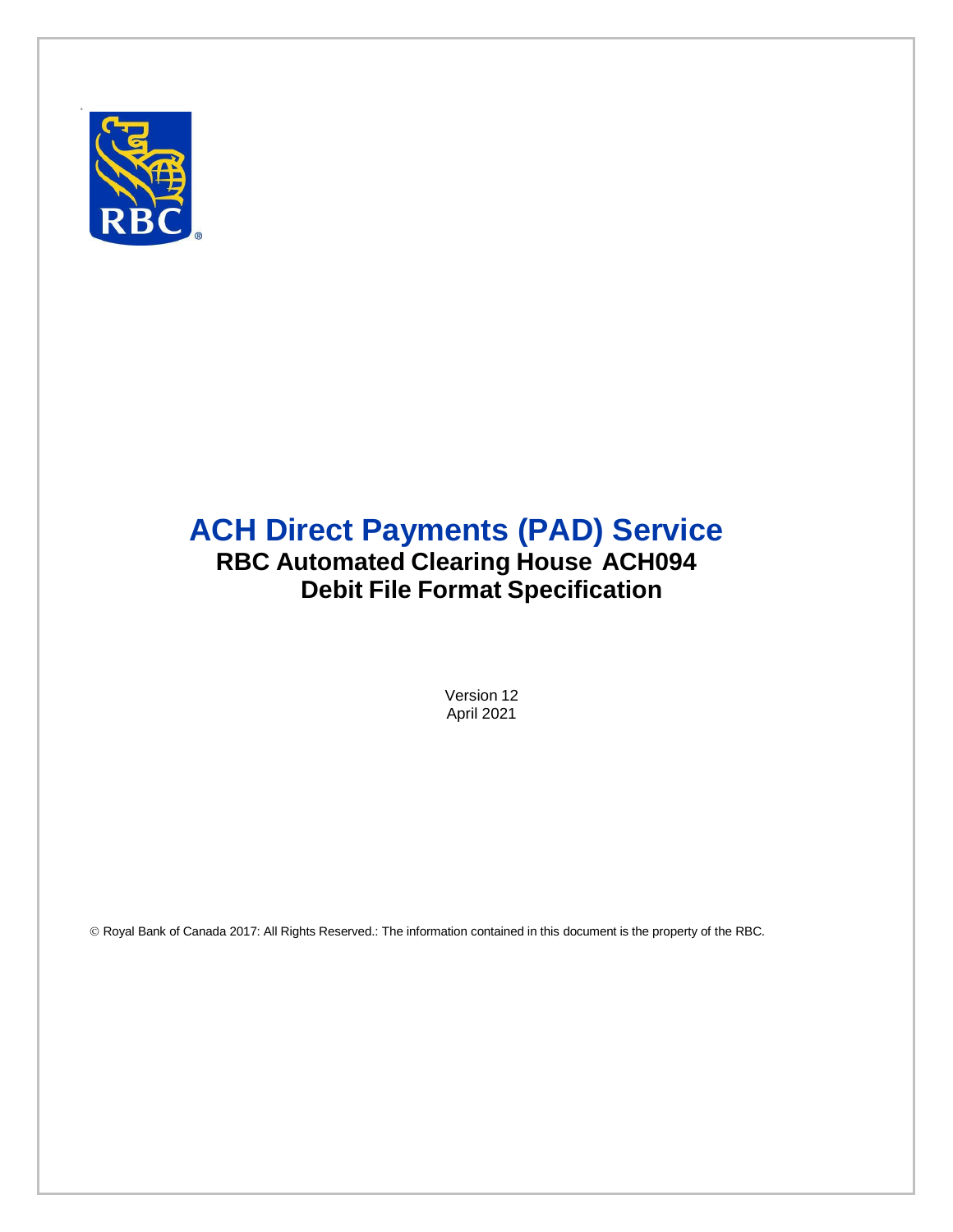# **Table of Contents**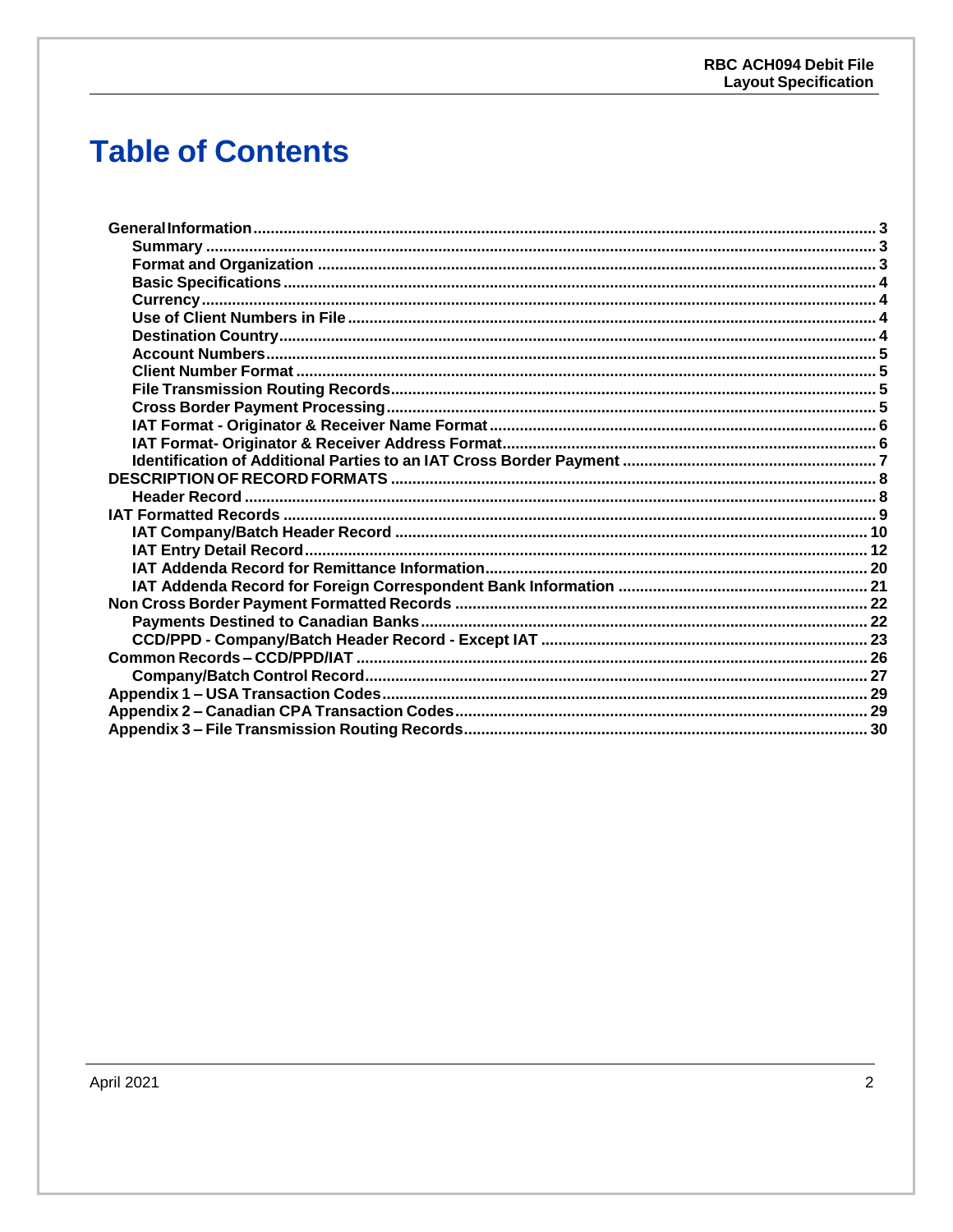# <span id="page-2-0"></span>**General Information**

### <span id="page-2-1"></span>**Summary**

**RBC Automated Clearing House (ACH)** format is used by banks and clients in the United States. This format can also be used to send Canadian or U.S. dollar electronic payments destined to Canadian Banks and/or electronic U.S. dollar payments to a U.S. bank, and requiring a currency conversion. A mixture of electronic USD payments and CAD payments can be part of the same file, however all payments in a single batch must be for the same currency..

Client who are sending payments to accounts in the United States and have been approved to process Cross Border Payment must use this file format.

### <span id="page-2-2"></span>**Format and Organization**

ACH standard records are transmitted via telecommunication networks between participants. Characters used in inter-regional ACH records are restricted to 0-9, A-Z, blank and seven special characters ( $# -$  \$  $\cdot$  &  $*$ , ). Any other characters are not to be used. For payments destined to the USA, the USA ACH Network cannot handle French Characters. If French Characters are received for payments destined to the USA, when RBC processes the cross border payment, the system will replace the French Character with a blank space.

Logical files must consist of logical records in sequence of:

- Header Record, type 1
- Company/Batch Header Record, type 5
- Entry Detail Record, type 6
- Addenda Record, type 7. Note: Multiple Addenda records are mandatory for payments destined to the USA
- Control/Batch Control Record, type 8
- File Control Record, type 9

Separate batches are required for IAT (International ACH Transactions). Separate batches are also required for U.S. dollar payments and Canadian payments. If you are sending a mixture of payments in the same file, the input should be as follows:

- Header Record type 1
- IAT Company/Batch Header Record Type 5 SEC = IAT
	- IAT Entry Detail Record Type 6
	- 1<sup>st</sup> Addendum Record Type 7-10
	- $\bullet$  2<sup>nd</sup> Addendum Record Type 7-11
	- 3rd Addendum Record Type 7-12
	- 4th Addendum Record Type 7-13
	- 5th Addendum Record Type 7-14
	- 6th Addendum Record Type 7-15
	- 7<sup>th</sup> Addendum Record Type 7-16
- Company /Batch Control Record- type 8
- Company/Batch Header Record Type 5 SEC = CCD or PPD
	- Entry Detail Record Type 6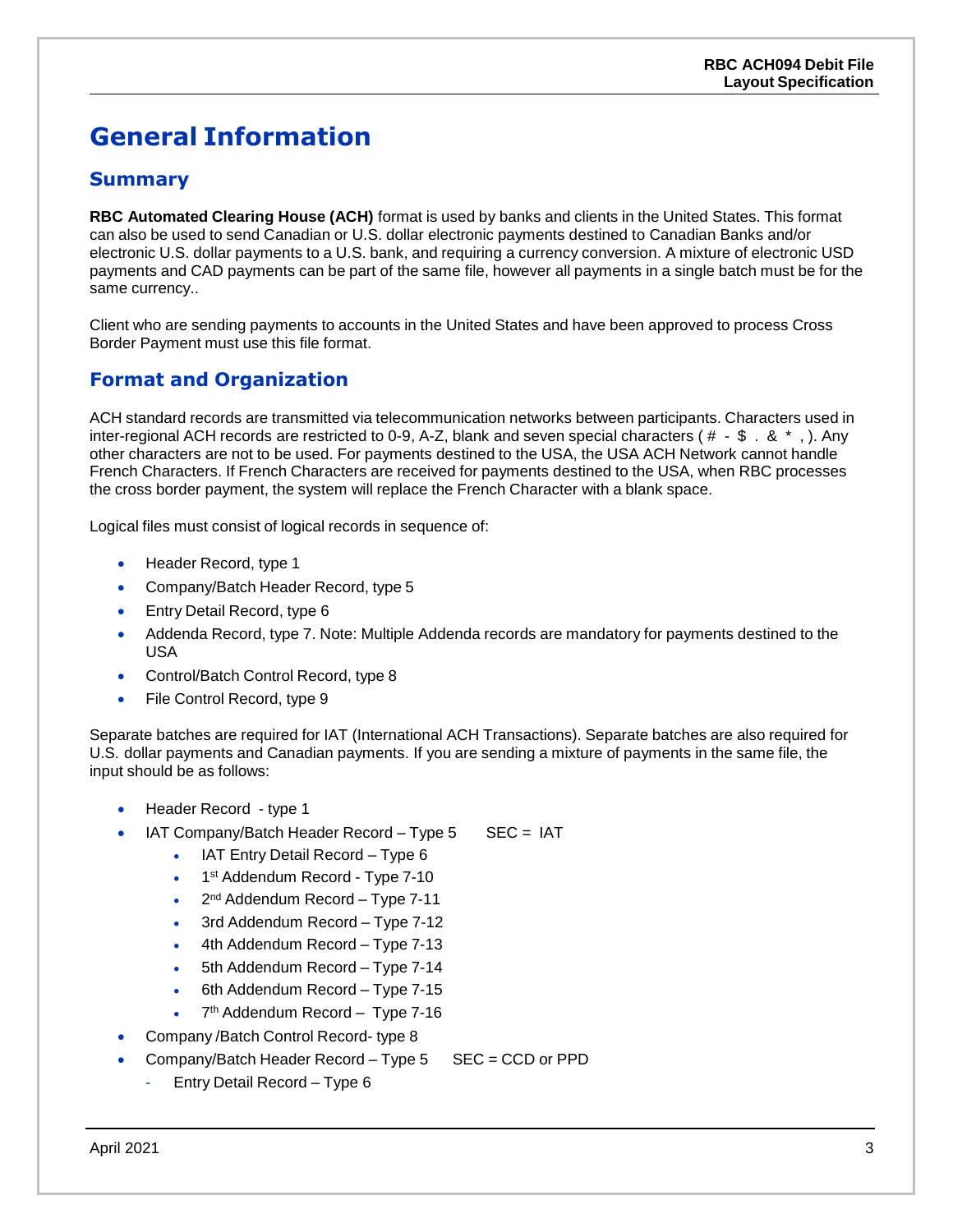- Entry Detail Record Type 6
- Company / Batch Control Record- type 8
- $\bullet$  File Control Record type 9

Multiple logical files can be submitted on a physical transmission.

### <span id="page-3-0"></span>**Basic Specifications**

- Input must conform to the Automated Clearing House (ACH) Record Descriptions (94 characters per record)
- All fields on the records have an indicator as to their format:
	- $(N)$  = Numeric
	- $(AN) = Alphantumeric$
- All numeric fields must be unsigned and right justified and zero filled.
- Alphanumeric fields shall be left justified and blank filled.
- All unused fields should have an initial value of zeros (11110000 binary code EBCDIC or 00110000 binary code ASCII), if numeric, or spaces (01000000 binary code EBCDIC or 00110000 binary code ASCII), if alphanumeric.

#### <span id="page-3-1"></span>**Currency**

- Under the Company/Batch Header Record, the Destination Currency can be Canadian or US Dollars.
- If the "Destination Currency" field is "blank" the currency will default to the currency of the service.
- If the "Destination Currency" field is other than CAD, or USD, or Blank, the currency will default to the currency of the service.

#### **NOTES:**

- All payments in a single batch must be for the same currency.
- A batch can only contain one transaction service type. A file may contain many similar service type batches.

#### <span id="page-3-2"></span>**Use of Client Numbers in File**

- **Client with No Subsidiaries (Centralized) -** All basic records must have the same subsidiary number (0000) as the header record.
- **Operating Subsidiaries -** All basic records must have the same subsidiary number as the header record.
- **Non-operating Subsidiaries -**The header and trailer must be the Parent 6-digit number assigned plus 0000. Each basic record may have the last 4 digits different, depending on where the record would be returned.

### <span id="page-3-3"></span>**Destination Country**

The financial institution on which the item is drawn can be in Canada or the United States.

When payment transactions are destined for a U.S. financial institution:

- The destination currency must be USD. To avoid currency conversion, always use a USD ACH Direct Deposit Service (PDS - USD).
- U.S. bank identification number: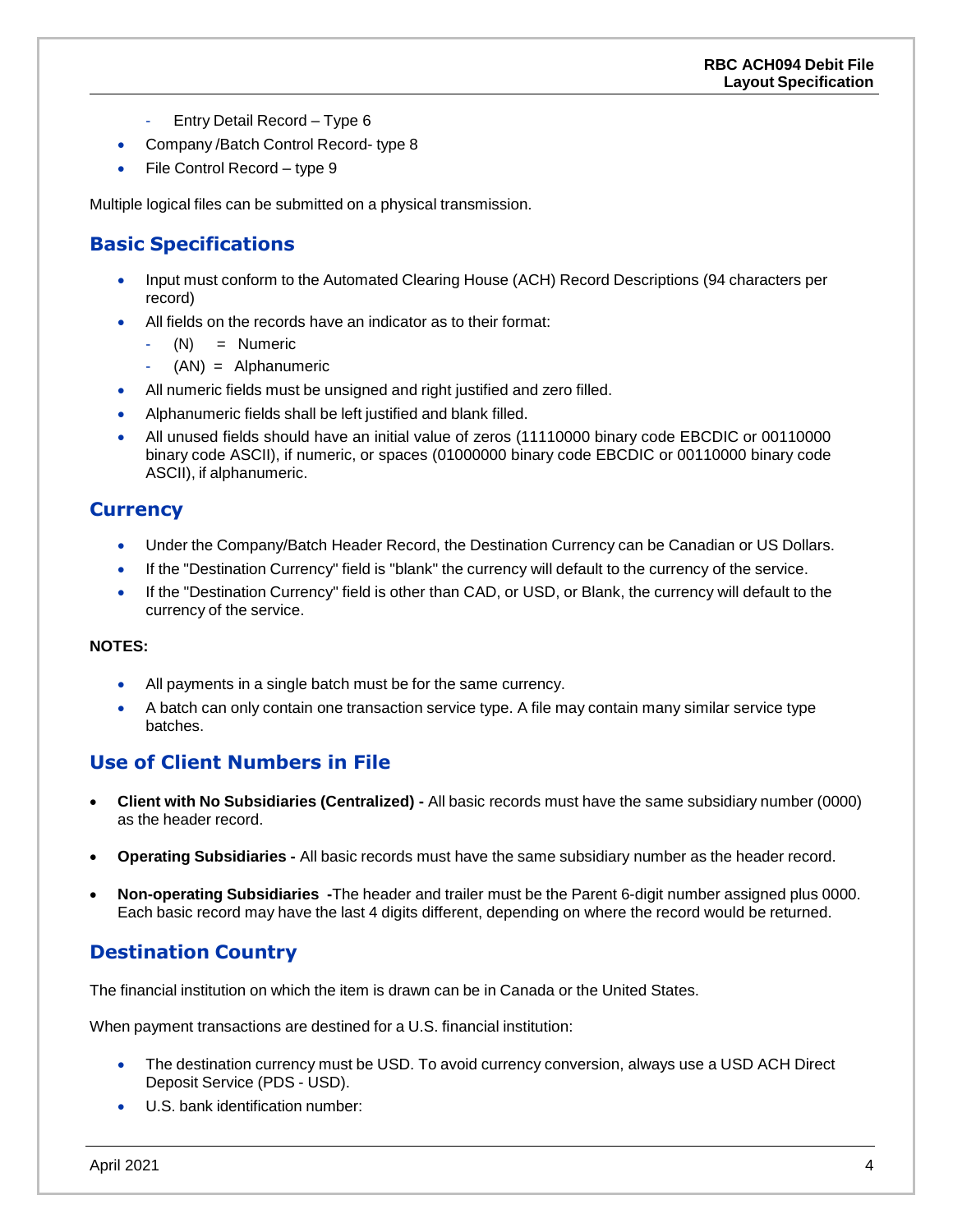- First four positions TTTT = transit routing and ABA number
- Second four positions AAAA = financial institution number
- Ninth position  $R =$  transit routing code

"Destination Country " field is "Mandatory".

### <span id="page-4-0"></span>**Account Numbers**

The maximum length for a savings or chequing account number drawn on a Canadian financial institution is 12 digits even though ACH format will accept a length of 35. The Canadian Payments Association (CPA) sets this 12-digit restriction.

The maximum length of an account number drawn on an U.S. financial institution is 17 digits.

Account numbers must be left justified. Do not zero fill. Input only the significant digits.

### <span id="page-4-1"></span>**Client Number Format**

This format requires the use of a ten-digit client number, comprised of six digits assigned by RBC and four digits assigned either by RBC (0000) or for Operating and Non-Operating Subsidiaries - defined by the client to identify a subsidiary. This information is called the Client Number or Originator Identification Number.

### <span id="page-4-2"></span>**File Transmission Routing Records**

Please refer to Appendix 3 at the end of this document for details on generating the Routing Record for transmission methods such as RBC Express File Transfer, Web File Transfer and FTP SSL.

For Dedicated and Private Network Solutions, such as Connect:Direct and SWIFT NetFile Act, please ensure you are in contact with RBC's Client Connectivity Team directly.

#### <span id="page-4-3"></span>**Cross Border Payment Processing**

All payments being sent across the border to the United States must be sent using the Standard Entry Class Code - IAT. They must also be formatted in IAT as well. The IAT format contains additional addenda records which need to be provided with the payment in order to meet screening regulations.

Clients will have the ability using this format to submit:

- 1. Payments destined to USA only that originate in Canada.
- 2. Payments destined to Canadian banks only that originate in Canada.
- 3. Payments destined to Canadian Banks & USA Banks that originate in Canada.
- 4. US Market Client classified as US Market can originate payments to USA Banks.

The IAT Company Batch Header Record and associated addendum records have been modified to also accommodate payments that are destined to Canadian Banks. The originator and recipient addressing information is currently not required for payments destined to Canadian Banks. The following format has been modified to accommodate these records if submitted with your input file. RBC's system will accept the addendum records but will not pass them along to the Canadian receiving bank.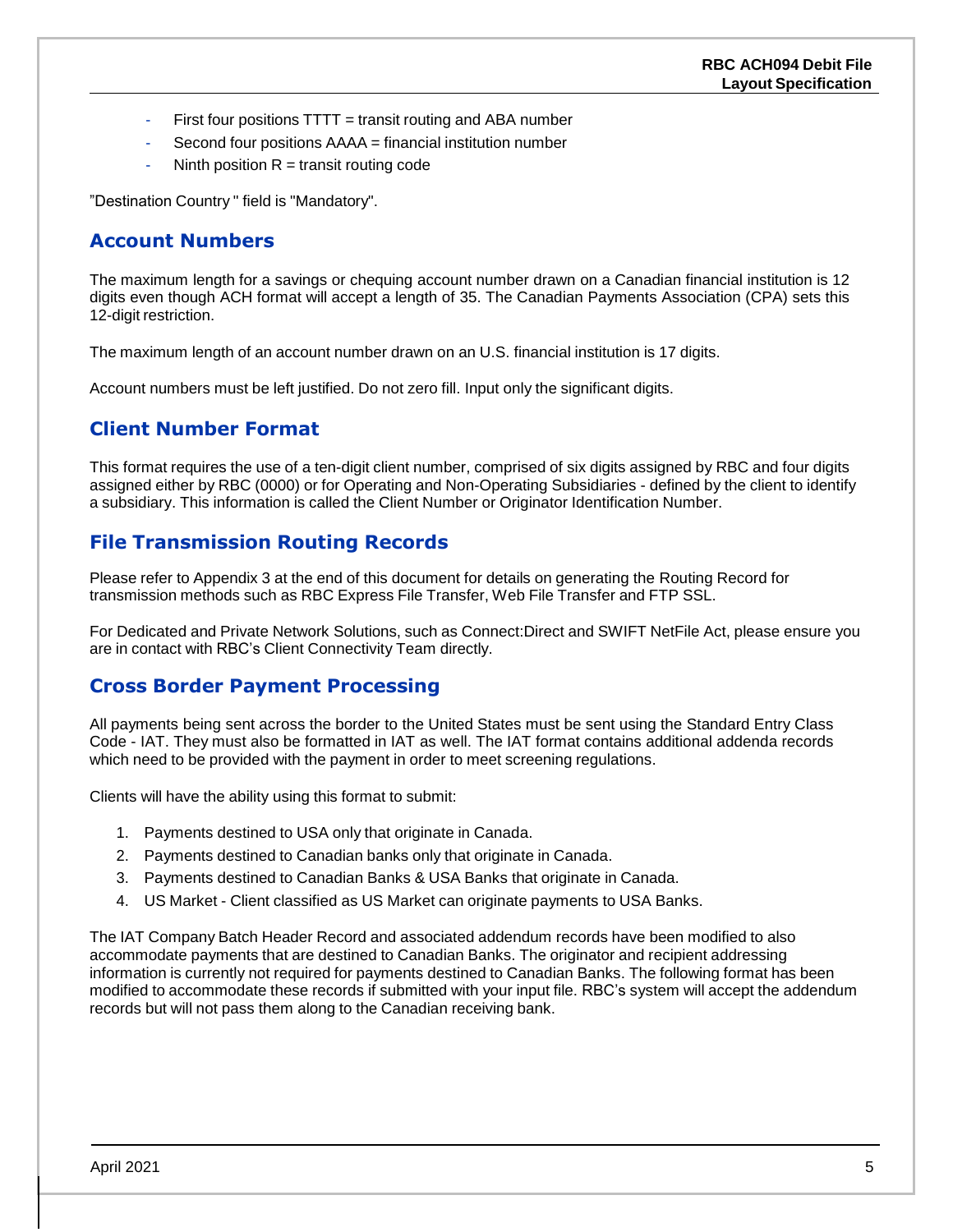## <span id="page-5-0"></span>**IAT Format - Originator & Receiver Name Format**

To ensure that payments are not rejected or processing is not delayed, formatting of the name record fields should follow these best practices:

- a. Always use the legal name of the Originator or Receiver
- b. If the legal name is longer than 35 characters, the first 35 characters must be used. Example: 123789 Canada Limited O/A Joe's Bowling Alley
	- Should be input as: 123789 Canada Limited O/A Joe's Bow
- c. Abbreviations or short forms should not be used
- Example: Use: Mickey Mouse District School Board Do Not Use: MMDSB

### <span id="page-5-1"></span>**IAT Format- Originator & Receiver Address Format**

To ensure that payments are not rejected by the receiving bank or processing is not delayed, formatting of the address records is as follows:

- a. It is strongly recommended that all segments of the address field be provided and correct formatting is used. Incorrect formatting may result in the payment being rejected by the receiving bank
- b. Each field must be left justified.
- c. Do not include leading/trailing spaces.
- d. Do not insert spaces or commas between the data elements.
- e. Hotels and/or Motels addresses are not permitted unless it is the permanent address of the receiver.
- f. Addresses for all Originators and/or Receivers must be the physical street address. General use of PO Box is not allowed. In rare instances it is possible that a Street address does not exist for your customer, this would be the only time a PO Box would be acceptable. Every effort on your part must be made to obtain the physical/street address. Use of a PO Box addresses will be reported on your Warnings Report.
- g. Mandatory use of the 2 digit ISO Country Codes. [http://www.iso.org/iso/country\\_codes/iso\\_3166\\_code\\_lists/country\\_names\\_and\\_code\\_elements](http://www.iso.org/iso/country_codes/iso_3166_code_lists/country_names_and_code_elements)
- h. Recommended where possible to use the 2 digit ISO Province or State codes.
- i. Originator or Receiver **City and Province or State**
	- Data Elements must be separated by an asterisk \* and must end with a backslash \.
		- Examples: MONTREAL\*QC\ ATLANTA\*GA\
			- Reminder no leading

spaces, left justify.

- j. Originator or Receiver **Country and Postal or Zip Code**
	- Data Elements must be separated by an asterisk \* and must end with a backslash \.
	- Examples: CA\*A1B2C3\ US\*123456789\
		- In some cases, a defined data element may be unknown or not applicable.
			- i. If the last data element is missing, do not include the asterisk \* but the backslash is still mandatory at the end. In the example if missing the Postal or Zip Code, the format would be:

Country\ US\

Reminder – no leading spaces, left justify.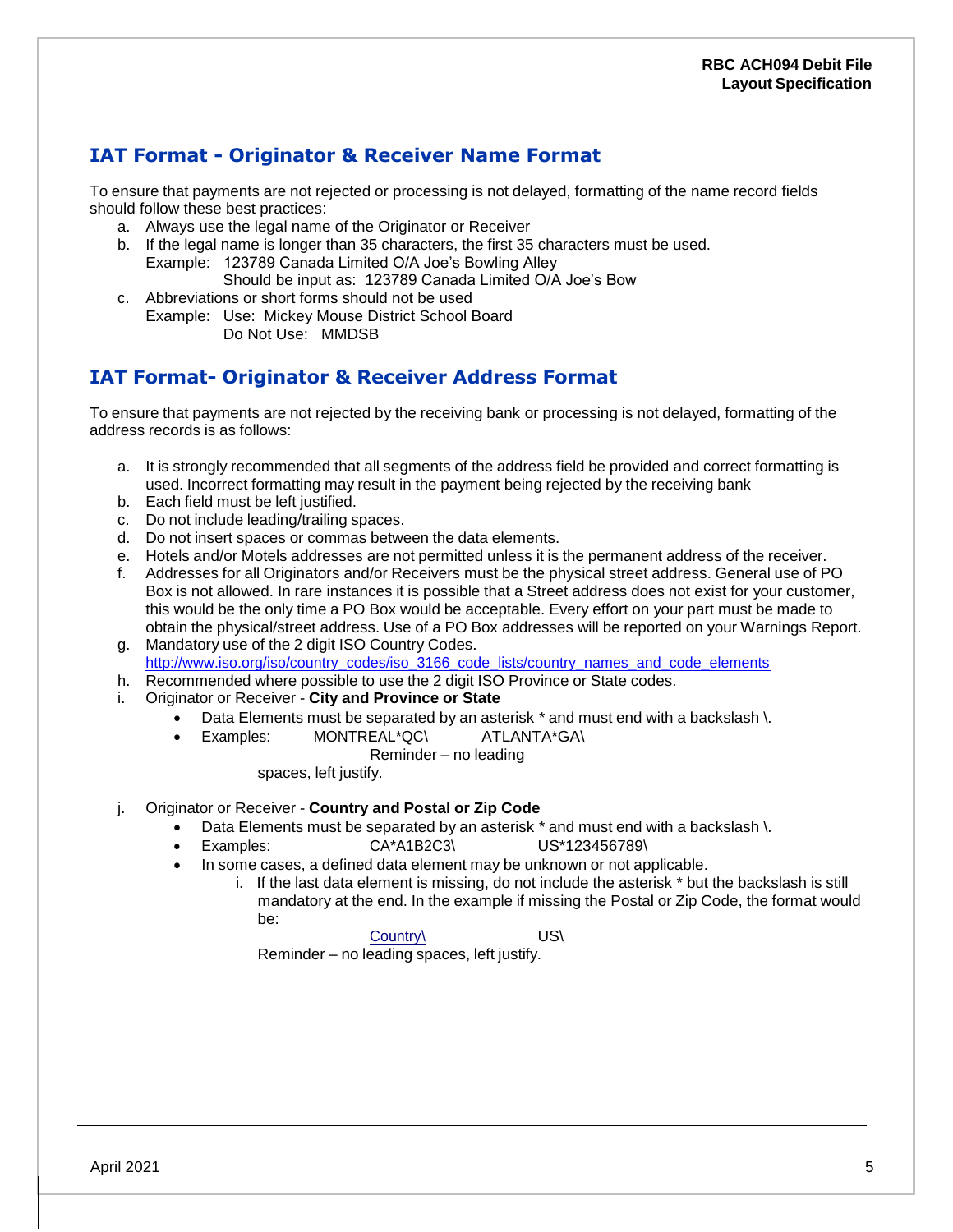## <span id="page-6-0"></span>**Identification of Additional Parties to an IAT Cross Border Payment**

International Payments can involve more parties then the two traditionally identified as Originator and Receiver; these are commonly known as "split-transactions' payments or "for further credit to" payments, where a third-party service provider originates and settles two separate transactions to complete the underlying payment transactions on behalf of the parties.

You are obligated to identify within an IAT Entry:

- 1. ACH Direct Payment Services (PAP-PAD)
	- a. the ultimate foreign beneficiary of the funds transfer when the proceeds from a debit IAT Entry from an account in the USA are for further credit to an ultimate foreign beneficiary that is a party other than the Originator of the debit IAT Entry, or
- 2. ACH Direct Deposits Service (PDS)
	- a. the foreign party ultimately funding a credit Southbound IAT Entry when that party is not the Originator of the credit IAT Entry.

The ultimate beneficiary (if not the Originator of the ACH PAD payment) must be identified in the Payment Related Information Field of the IAT Remittance Addenda Record.

#### Formatting of Additional Parties:

Must include the ultimate foreign beneficiary's name, street address, city, state/province, postal/zip code, and 2 digit ISO Country Code.

Example: Johann Schmidt\*Mainzer Landstrasse 201\*60326 Frankfurt am Main\*DE\ ABC Company Ltd\*123 Londonderry Road\*Dublin\*IE\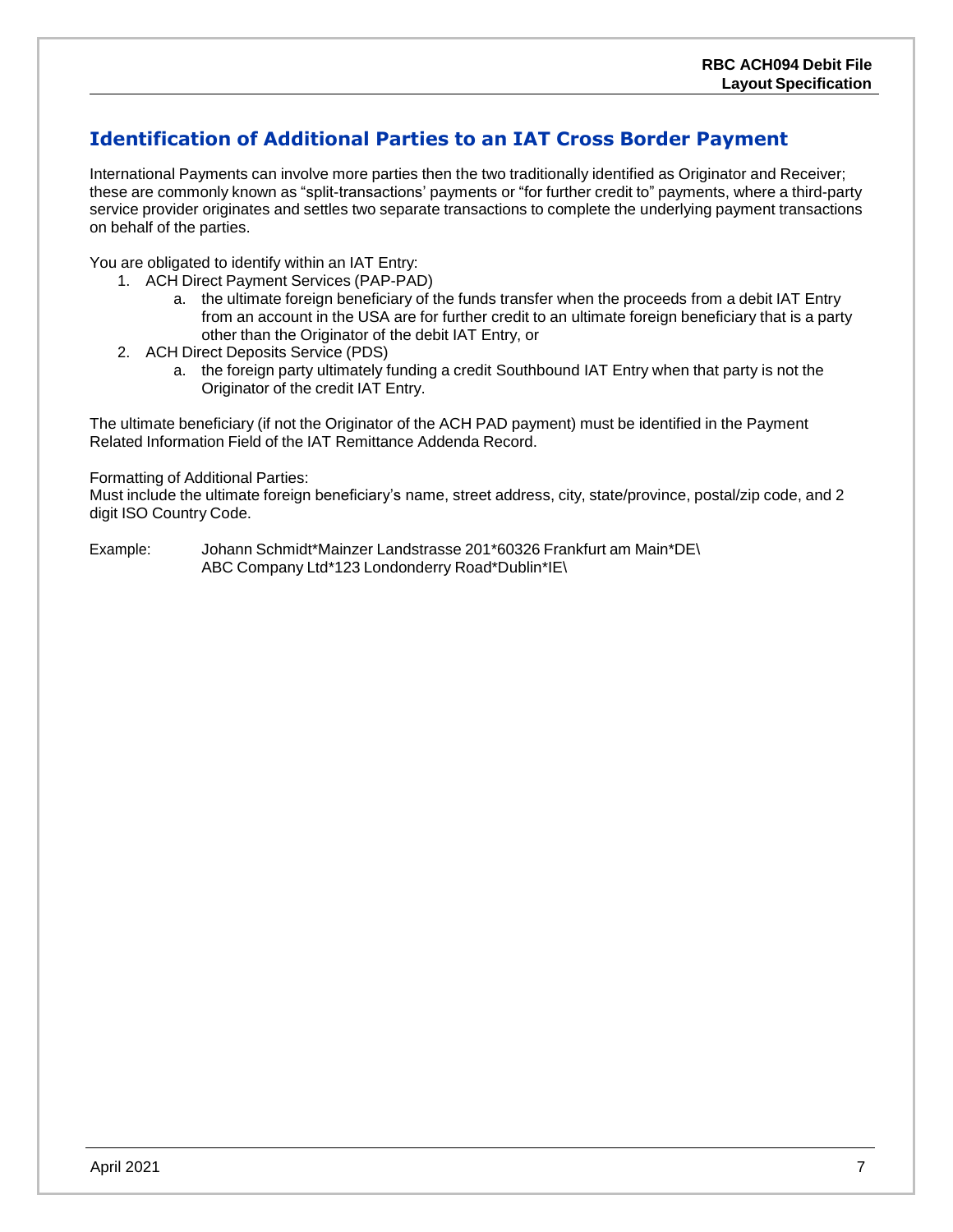# <span id="page-7-0"></span>**DESCRIPTION OF RECORD FORMATS**

### <span id="page-7-1"></span>**Header Record**

This header record is used to delimit the beginning of each input file and must be the first record on each file.

Record is used for all variations of the ACH format. Should be the first record for:

- Payments destined to the United States & Canada using the IAT format.
- Payments destined to Canada using the CCD/PPD format.
- USA Market Clients payments originating and destined to US Financial Institutions.

| Field #         | <b>Character</b><br><b>Position</b> | <b>Field</b><br><b>Size</b> | <b>Format</b>           | <b>RBC Field</b><br><b>Name</b>       | <b>Data Requirements</b>                                                                                                                                                                                                |
|-----------------|-------------------------------------|-----------------------------|-------------------------|---------------------------------------|-------------------------------------------------------------------------------------------------------------------------------------------------------------------------------------------------------------------------|
| 01              | $01 - 01$                           | $\mathbf{1}$                | N                       | Record Type                           | $\mathbf{1}$                                                                                                                                                                                                            |
| 02              | $02 - 03$                           | $\overline{2}$              | $\overline{\mathsf{N}}$ | <b>Priority Code</b>                  | 01                                                                                                                                                                                                                      |
| 03              | $04 - 13$                           | 10                          | <b>AN</b>               | Filler                                | <b>Blank fill</b>                                                                                                                                                                                                       |
| 04              | $14 - 23$                           | 10                          | $\overline{AN}$         | <b>Client Number</b>                  | 10 digit client number as follows: 6 digit client number<br>assigned by RBC Global Services and 4 digit<br>subsidiary number assigned by the client. (Where no<br>subsidiary exists insert zeros as the last 4 digits). |
| 05              | 24-29                               | 6                           | N                       | <b>File Creation</b><br>Date          | Enter date file was created Format YYMMDD                                                                                                                                                                               |
| $\overline{06}$ | $30 - 33$                           | $\overline{4}$              | AN                      | <b>File Creation</b><br><b>Number</b> | 4 digit numeric to identify this file, must be different<br>from previous 9 numbers submitted for processing.<br>When submitting a test file, the FCN must be TEST                                                      |
| 07              | $34 - 34$                           | $\mathbf{1}$                | <b>AN</b>               | File ID Modifier                      | Only Upper-case<br>$A-Z$ and $0-9$                                                                                                                                                                                      |
| 08              | 35-37                               | 3                           | N                       | Record Size                           | 094                                                                                                                                                                                                                     |
| 09              | $38 - 39$                           | $\overline{2}$              | N                       | <b>Blocking Factor</b>                | 10                                                                                                                                                                                                                      |
| 10              | $40 - 40$                           | $\overline{1}$              | $\overline{\mathsf{N}}$ | <b>Format Code</b>                    | $\mathbf{1}$                                                                                                                                                                                                            |
| $\overline{11}$ | $41 - 63$                           | $\overline{23}$             | <b>AN</b>               | <b>Destination</b><br><b>Bank</b>     | RBC Royal Bank or leave blank                                                                                                                                                                                           |
| $\overline{12}$ | $64 - 86$                           | $\overline{23}$             | <b>AN</b>               | Company<br>Name                       | <b>Client Long Name</b>                                                                                                                                                                                                 |
| 13              | 87-94                               | $\overline{8}$              | AN                      | Filler                                | <b>Blank fill</b>                                                                                                                                                                                                       |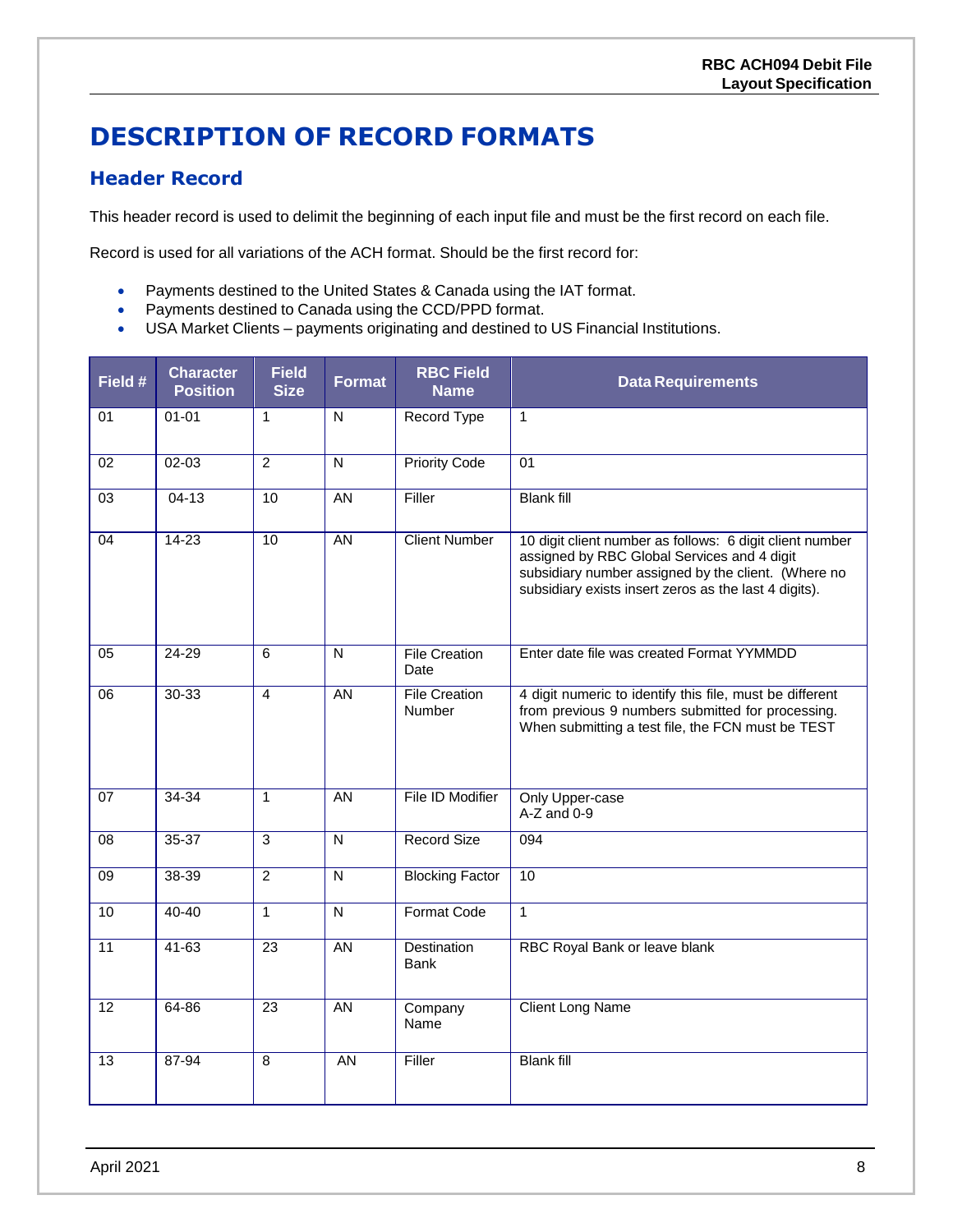## **IAT Formatted Records**

<span id="page-8-0"></span>**Format used for ALL payments destined to the USA Cross Border Payments**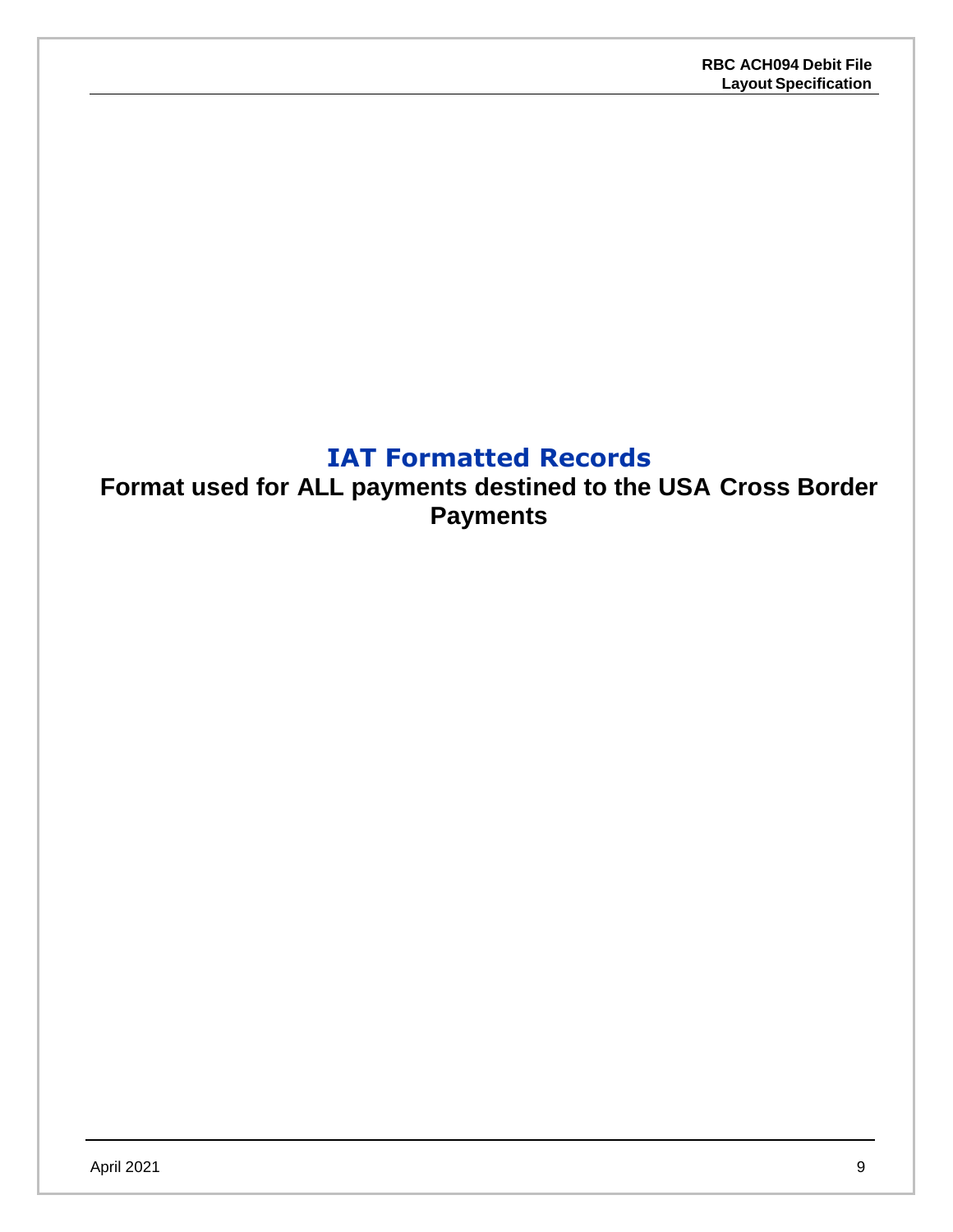## <span id="page-9-0"></span>**IAT Company/Batch Header Record**

#### **For Payments destined to USA Banks and Canadian Banks**

This record identifies the client and destination of the payments included in the batch. The information contained in the company/batch record applies uniformly to all subsequent entry detail records in the batch. Only one destination country is permitted per batch.

This record can also be used to send payments to Canadian Banks.

| Field #         | <b>Character</b><br><b>Position</b> | <b>Field</b><br><b>Size</b> | <b>Format</b> | <b>RBC Field</b><br><b>Name</b>         | <b>Data Requirements</b>                                                                                                                                                                                                                                                                       |
|-----------------|-------------------------------------|-----------------------------|---------------|-----------------------------------------|------------------------------------------------------------------------------------------------------------------------------------------------------------------------------------------------------------------------------------------------------------------------------------------------|
| 01              | $01 - 01$                           | 1                           | N             | Record Type                             | 5                                                                                                                                                                                                                                                                                              |
| $\overline{02}$ | $02 - 04$                           | 3                           | N             | Service<br>Identifier                   | 225 Debit transactions                                                                                                                                                                                                                                                                         |
| 03              | 05-20                               | 16                          | AN            | Filler                                  | Leave Blank<br>For forward IAT entries, this field should be left blank.                                                                                                                                                                                                                       |
| 04              | $21 - 22$                           | $\overline{2}$              | AN            | Foreign<br>Exchange<br>Ind              | fixed to variable<br><b>FV</b><br><b>VF</b><br>variable to fixed<br><b>FF</b><br>fixed to fixed<br>or leave blank                                                                                                                                                                              |
| 05              | 23-23                               | $\mathbf{1}$                | N             | Foreign<br>Exchange<br>Reference<br>Ind | Code used to indicate the content of the Foreign<br>Exchange Reference Field. Code values for this field<br>are:<br>1 - Foreign Exchange Rate;<br>2 - Foreign Exchange Reference Number; or<br>3 - Space Filled.                                                                               |
| 06              | 24-38                               | 15                          | AN            | Foreign Ex<br>Reference                 | Rate, reference number or leave blank<br>Contains either the foreign exchange rate used to<br>execute the foreign exchange conversion of an IAT<br>entry or another reference to the foreign exchange<br>transaction. Content is defined by the Foreign<br>Exchange Reference Indicator Field. |
| 07              | 39-40                               | $\mathfrak{p}$              | AN            | <b>Destination</b><br>Country           | <b>Mandatory</b><br>Destination Country of Payment:<br><b>United States</b><br>US<br>CA<br>Canada                                                                                                                                                                                              |
| 08              | $41 - 50$                           | 10                          | AN            | Client<br>Number                        | 10-digit client number as follows: 6-digit client number<br>assigned by RBC and 4-digit subsidiary number<br>assigned by the client. (Where no subsidiary exists<br>insert zeros as the last 4 digits).                                                                                        |
| 09              | 51-53                               | 3                           | AN            | Standard<br><b>Entry Class</b><br>Code  | <b>IAT</b>                                                                                                                                                                                                                                                                                     |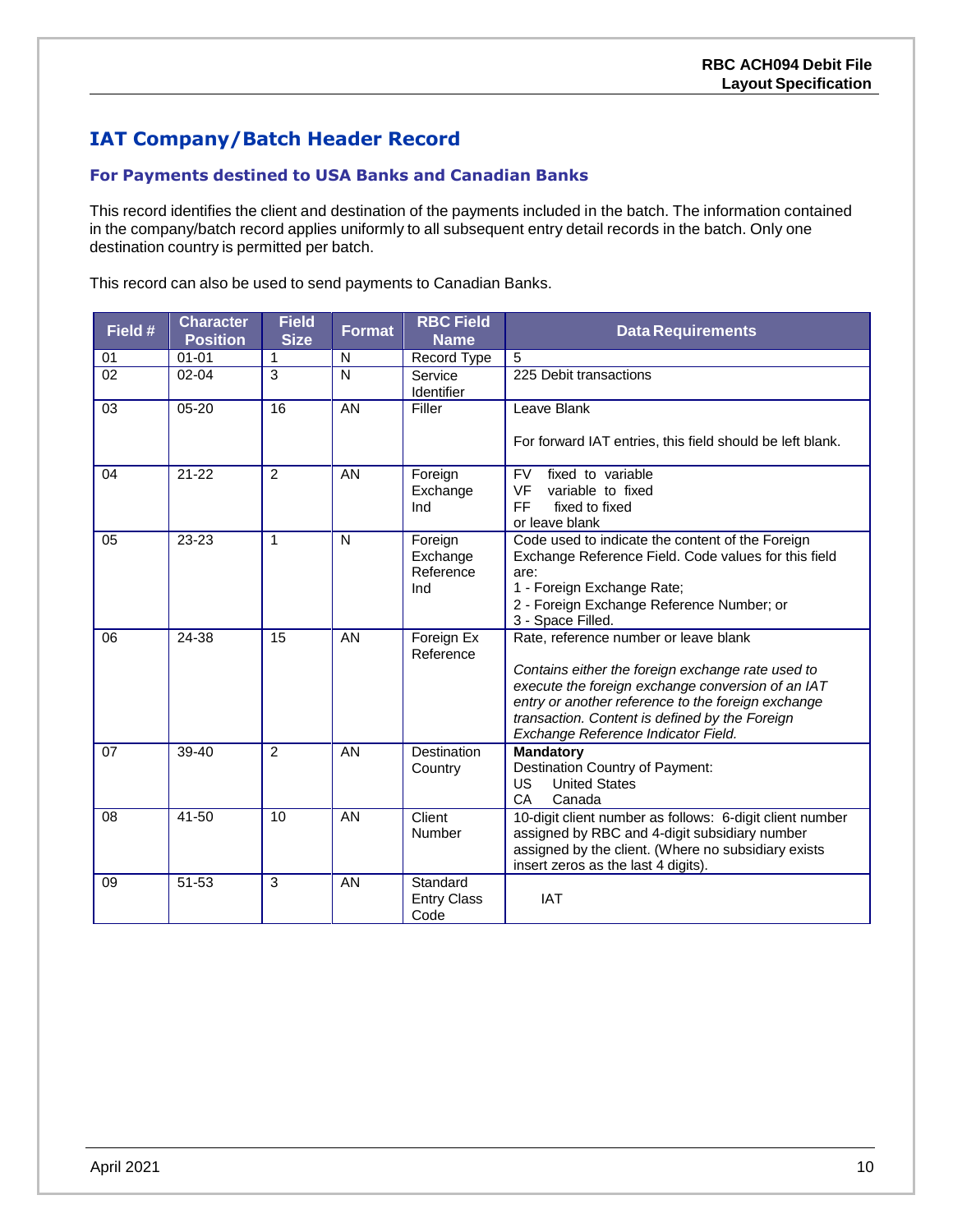#### **RBC ACH094 Debit File Layout Specification**

| Field #         | <b>Character</b><br><b>Position</b> | <b>Field</b><br><b>Size</b> | <b>Format</b> | <b>RBC Field</b><br><b>Name</b>        | <b>Data Requirements</b>                                                                                                                                                                                                                                                                                                                                                                                                  |
|-----------------|-------------------------------------|-----------------------------|---------------|----------------------------------------|---------------------------------------------------------------------------------------------------------------------------------------------------------------------------------------------------------------------------------------------------------------------------------------------------------------------------------------------------------------------------------------------------------------------------|
| 10              | 54-63                               | 10                          | <b>AN</b>     | Company<br>Entry<br>Description        | Mandatory for USA destined payments - provide a<br>description of the purpose of the entry which will be<br>displayed to the Receiver.<br>Examples:<br><b>GAS BILL</b><br>$\bullet$<br><b>REG SALARY</b><br>$\bullet$<br><b>INS PREM</b><br>$\bullet$<br><b>PURCHASE</b><br>DO NOT use for INVOICE or Reference Numbers.<br>Optional - for Canadian Banks - information will be<br>added to the Electronic Message field. |
| 11              | 64-66                               | 3                           | AN            | Origination<br>Currency<br>Code        | USD or CAD<br>If left blank will default to currency of Service                                                                                                                                                                                                                                                                                                                                                           |
| 12              | 67-69                               | 3                           | AN            | <b>Destination</b><br>Currency<br>Code | USD or CAD<br>Note: Destination Currency cannot be CAD for<br>payments destined to the United States.                                                                                                                                                                                                                                                                                                                     |
| 13              | 70-75                               | 6                           | N             | Due Date                               | Payment date, format YYMMDD.<br>For Payments Destined to USA:<br>today or greater<br>maximum of 173 days.<br>For Payments Destined to CA: Debits can be 173 days<br>in the past or future.                                                                                                                                                                                                                                |
| 14              | $76 - 78$                           | 3                           | N             | Filler                                 | Blanks or information entered will be ignored                                                                                                                                                                                                                                                                                                                                                                             |
| $\overline{15}$ | 79-79                               | $\mathbf{1}$                | AN            | Filler                                 | Enter 1 or leave blank                                                                                                                                                                                                                                                                                                                                                                                                    |
| 16              | 80-87                               | 8                           | N             | Filler                                 | Blanks or information entered will be ignored.                                                                                                                                                                                                                                                                                                                                                                            |
| 17              | 88-94                               | 7                           | N             | <b>Batch</b><br>Number                 | Must be sequential within file                                                                                                                                                                                                                                                                                                                                                                                            |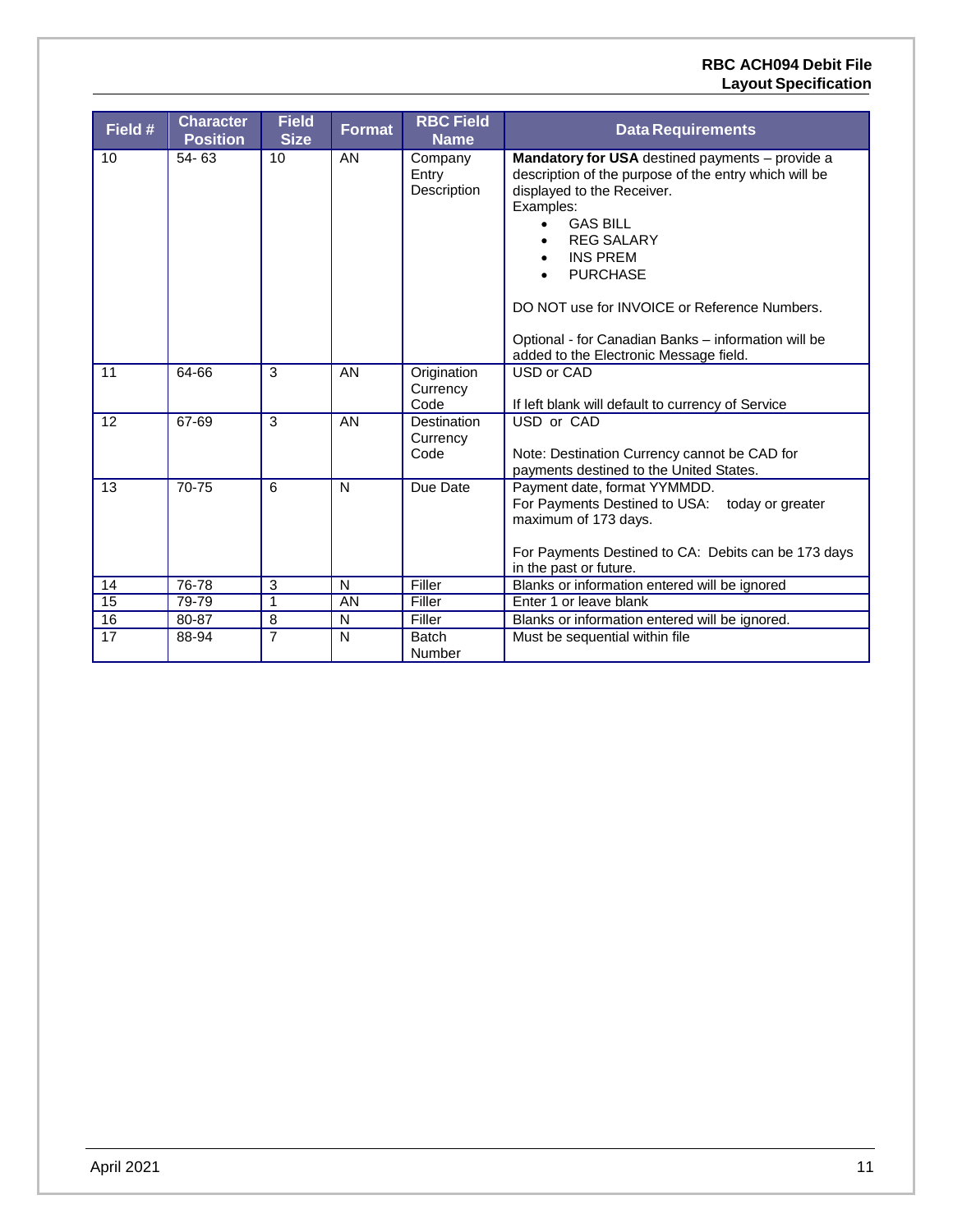## <span id="page-11-0"></span>**IAT Entry Detail Record**

#### **For Payments Destined to United States and Canada**

The **mandatory** entry detail record contains the basic information to post the transaction to the customer's account held at a Financial Institution in the United States of America.

This record can also be used to send payments to Canadian Banks.

| <b>Field</b><br># | <b>Character</b><br><b>Position</b> | <b>Field</b><br><b>Size</b> | <b>Format</b>           | <b>RBC Field</b><br><b>Name</b>                                         | <b>Data Requirements</b>                                                                                                                                                                                                                      |
|-------------------|-------------------------------------|-----------------------------|-------------------------|-------------------------------------------------------------------------|-----------------------------------------------------------------------------------------------------------------------------------------------------------------------------------------------------------------------------------------------|
| 01                | $01 - 01$                           | 1                           | N                       | Record Type                                                             | 6                                                                                                                                                                                                                                             |
| $\overline{02}$   | $02 - 03$                           | $\overline{2}$              | $\overline{\mathsf{N}}$ | Transaction<br>Code                                                     | 27 Demand debit<br>28 Demand pre-note<br>37 Savings debit<br>38 Savings pre-note<br>Enter the appropriate transaction code. This is a<br>mandatory field for all USA destined payments.                                                       |
| 03                | $04 - 12$                           | 9                           | N                       | <b>USA Bank</b><br>Routing<br>Number<br>CAN Bank &<br>Transit<br>Number | For USA Banks:<br>ABA number of Customer's Bank<br>For Canadian banks:<br>Enter 4 digit bank number followed by the 5 digit<br>transit.                                                                                                       |
| 04                | $13 - 16$                           | $\overline{4}$              | N                       | Number of<br>Addenda<br>Records                                         | Mandatory - This represents the number of<br>addenda records associated with the Entry Detail<br>Record.                                                                                                                                      |
| 05                | 17.29                               | 13                          | AN                      | <b>Blank</b>                                                            | Blank - spaces                                                                                                                                                                                                                                |
| 06                | 30-39                               | 10                          | AN                      | Amount                                                                  | Format \$\$\$\$\$\$\$\$¢¢<br>Amount to be in the currency of the service.                                                                                                                                                                     |
| 07                | 40.74                               | $\overline{35}$             | <b>AN</b>               | Account<br>Number                                                       | Customer Account number, field must be left justified,<br>do not zero fill. Enter significant digits only.                                                                                                                                    |
| $\overline{08}$   | $75 - 76$                           | $\mathfrak{p}$              | AN                      | Filler                                                                  | Leave Blank                                                                                                                                                                                                                                   |
| 09                | $77 - 77$                           | $\mathbf{1}$                | AN                      | Filler                                                                  | <b>Leave Blank</b>                                                                                                                                                                                                                            |
| 10                | 78-78                               | $\mathbf{1}$                | AN                      | Filler                                                                  | Leave Blank                                                                                                                                                                                                                                   |
| 11                | 79-79                               | $\mathbf{1}$                | N                       | Addenda<br>Record<br>Indicator                                          | Mandatory - one or more addenda record follows<br>entry.<br>$Must =$<br>1                                                                                                                                                                     |
| 12                | 80-94                               | $\overline{15}$             | N                       | <b>USD Trace</b><br>Number                                              | If filled, trace number will be stored on the RBC<br>system in the Electronic Message field. This<br>information will be part of any returns data file. This<br>information is also passed in payments details<br>destined to FI's in Canada. |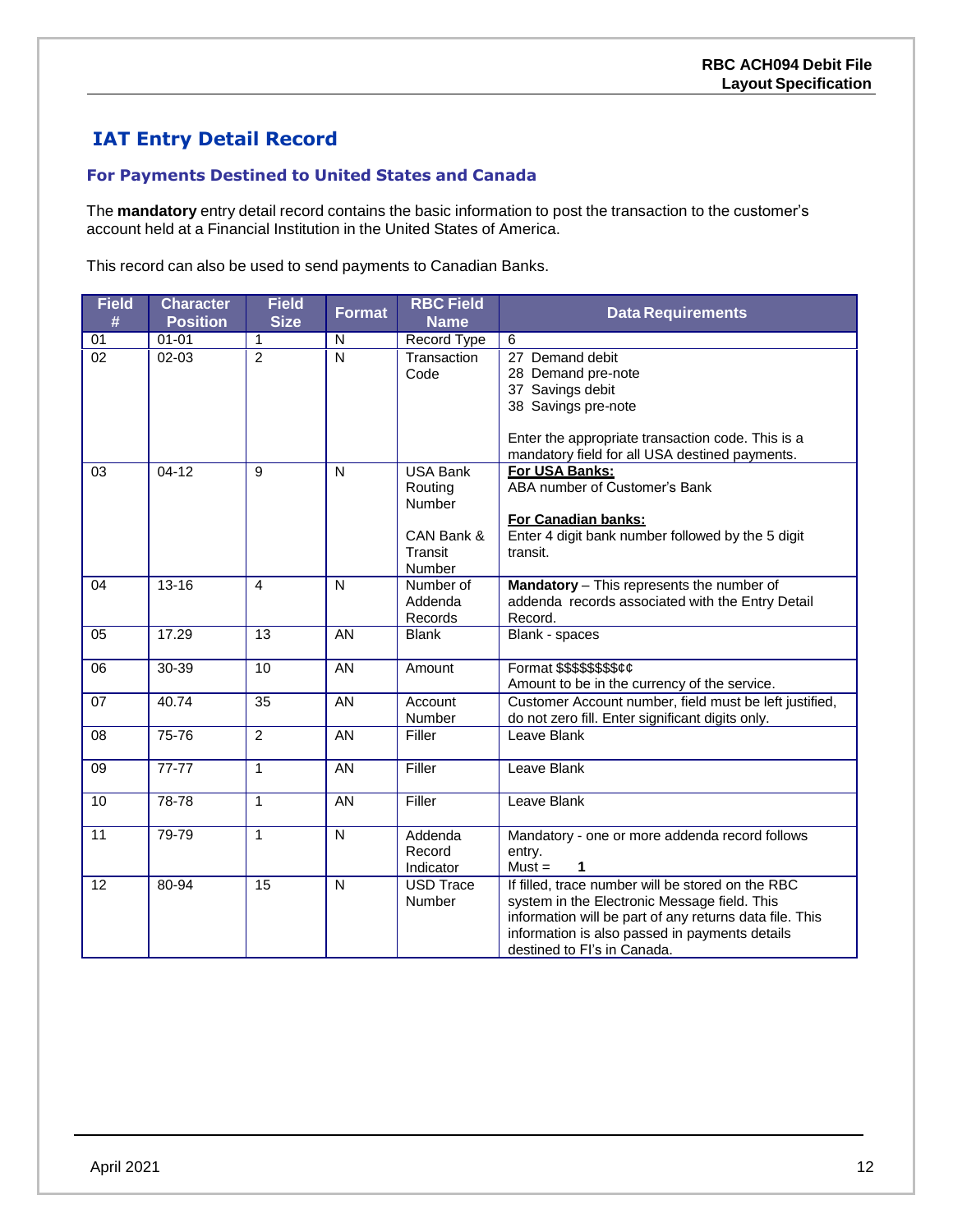### **1st IAT Addenda Record – Customer/Receiver Information**

This **mandatory** record for all payments destined to the U.S.A. and to Canada. This record contains information pertaining to the recipient of the payment. This record must follow the IAT Entry Detail Record.

| <b>Field</b><br># | <b>Character</b><br><b>Position</b> | <b>Field</b><br><b>Size</b> | <b>Format</b>           | <b>RBC Field</b><br><b>Name</b>           | <b>Data Requirements</b>                                                                                                                                                                                                                                                                                                                                                                                                                                                                                                                                                                                                          |
|-------------------|-------------------------------------|-----------------------------|-------------------------|-------------------------------------------|-----------------------------------------------------------------------------------------------------------------------------------------------------------------------------------------------------------------------------------------------------------------------------------------------------------------------------------------------------------------------------------------------------------------------------------------------------------------------------------------------------------------------------------------------------------------------------------------------------------------------------------|
| 01                | $01 - 01$                           | $\mathbf{1}$                | N                       | Record Type                               | $\overline{7}$                                                                                                                                                                                                                                                                                                                                                                                                                                                                                                                                                                                                                    |
| $\overline{02}$   | $02 - 03$                           | $\overline{2}$              | $\overline{\mathsf{N}}$ | Addendum<br><b>Type Code</b>              | 10                                                                                                                                                                                                                                                                                                                                                                                                                                                                                                                                                                                                                                |
| 03                | $04 - 06$                           | $\overline{3}$              | AN                      | Transaction<br><b>Type Code</b>           | Mandatory for payments destined to the USA - This<br>field contains a three-character code used to identify<br>the type of transaction. Select one of the following<br>values:<br><b>ANN</b> (Annuity),<br><b>BUS</b> (Business/Commercial), DEP (Deposit),<br>LOA (Loan),<br>MIS (Miscellaneous),<br>MOR (Mortgage),<br>PEN (Pension),<br>RLS (Rent/Lease),<br>SAL (Salary/Payroll),<br>$\mathsf{TAX}$ (Tax),<br><b>WEB</b> (Internet-Initiated<br>Transaction)<br>For Payments destined to Canada, enter the 3 digit<br>CPA Transaction Code. If left blank, CPA code from<br>Service Profile will default. Refer to Appendix 2 |
| 04                | $07 - 24$                           | 18                          | N                       | Foreign<br>Payment<br>Amount              | Zero Fill or enter the Canadian \$\$ amount if converted<br>\$\$\$\$\$\$\$\$\$\$\$\$\$\$\$\$&                                                                                                                                                                                                                                                                                                                                                                                                                                                                                                                                     |
| 05                | $25 - 46$                           | 22                          | AN                      | Filler                                    | Leave Blank                                                                                                                                                                                                                                                                                                                                                                                                                                                                                                                                                                                                                       |
| $\overline{06}$   | 47-81                               | $\overline{35}$             | AN                      | Customer/<br>Receiver<br>Name             | Enter the legal name of the Customer or<br>Company. No special characters<br>Refer to section Originator & Receiver Name<br>Format                                                                                                                                                                                                                                                                                                                                                                                                                                                                                                |
| 07                | 82-87                               | 6                           | AN                      | Filler                                    | Leave Blank                                                                                                                                                                                                                                                                                                                                                                                                                                                                                                                                                                                                                       |
| 08                | 88-94                               | $\overline{7}$              | N                       | <b>Entry Detail</b><br>Sequence<br>Number | This number is the same as the last seven digits of the<br>trace number of the related Entry Detail Record or<br>leave blank.                                                                                                                                                                                                                                                                                                                                                                                                                                                                                                     |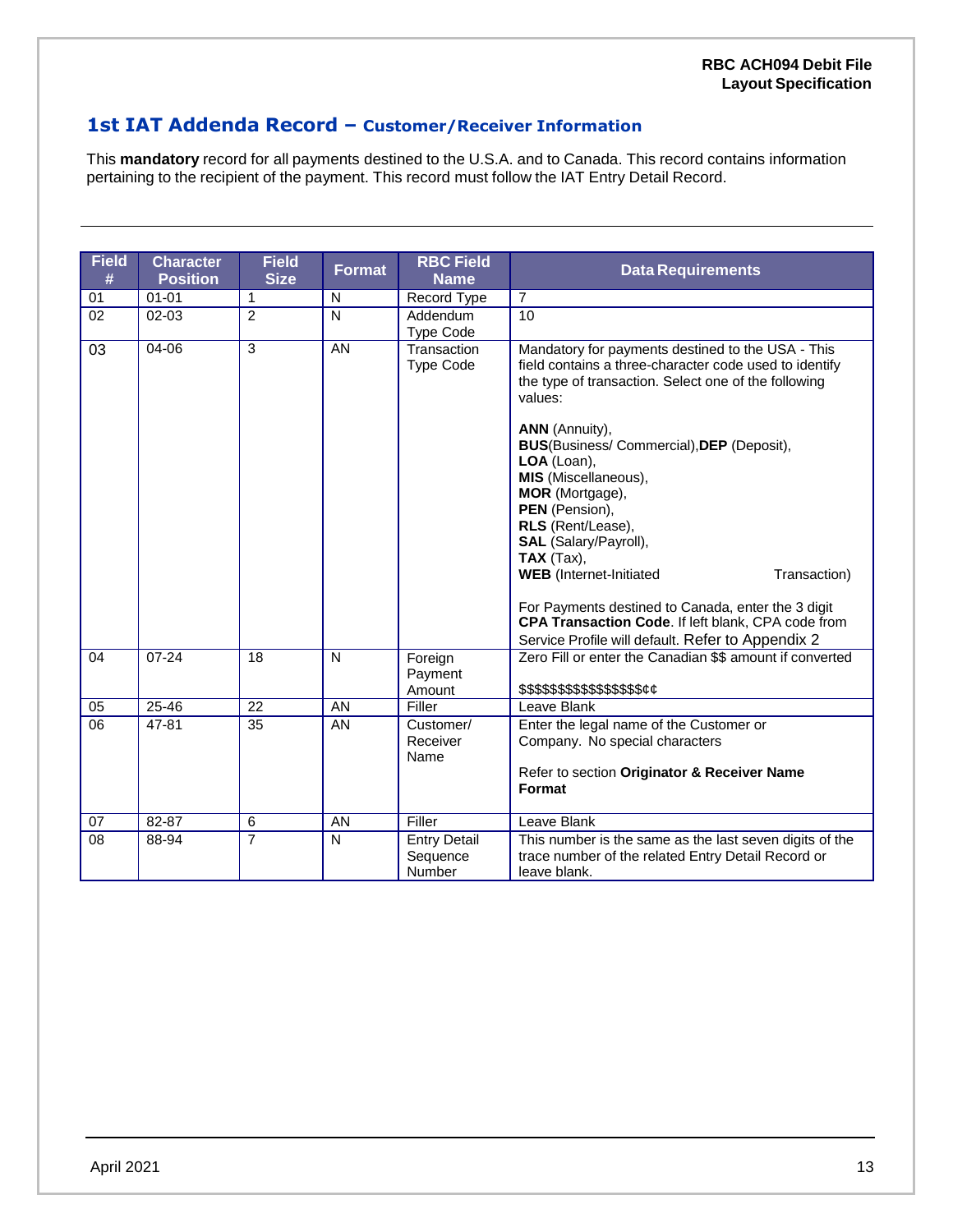## **2nd IAT Addenda Record – Originator Information**

This **mandatory** record is for all payments destined to the U.S.A. It contains addressing information and must follow the 1<sup>st</sup> IAT Addenda Record.

For payments destined to Canadian Banks, this record is optional. RBC will not edit or forward information to the Canadian Banks.

| <b>Field</b><br># | <b>Character</b><br><b>Position</b> | <b>Field</b><br><b>Size</b> | Format | <b>RBC Field</b><br><b>Name</b>           | <b>Data Requirements</b>                                                                                                                                                                                             |
|-------------------|-------------------------------------|-----------------------------|--------|-------------------------------------------|----------------------------------------------------------------------------------------------------------------------------------------------------------------------------------------------------------------------|
| 01                | $01 - 01$                           | 1                           | N      | Record Type                               | $\overline{7}$                                                                                                                                                                                                       |
| 02                | $02 - 03$                           | 2                           | N      | Addendum<br><b>Type Code</b>              | 11                                                                                                                                                                                                                   |
| 03                | 04-38                               | 35                          | AN     | Client Long<br>Name                       | <b>Mandatory</b><br>Enter the Legal name of the originator of the payment.<br>Do not abbreviate or use an acronym.<br>Refer to section Originator & Receiver Address<br>Format.                                      |
| 04                | 39-73                               | 35                          | AN     | <b>Client Street</b><br>Address           | <b>Mandatory</b><br>Enter the full physical address of the originator of the<br>payment. Do not use PO Box numbers. This must be the<br>street address.<br>Refer to section Originator & Receiver Address<br>Format. |
| 05                | 74-87                               | 14                          | AN     | Filler                                    | Leave Blank                                                                                                                                                                                                          |
| 06                | 88-94                               | $\overline{7}$              | N      | <b>Entry Detail</b><br>Sequence<br>Number | This number is the same as the last seven digits of the<br>trace number of the related Entry Detail Record or leave<br>blank.                                                                                        |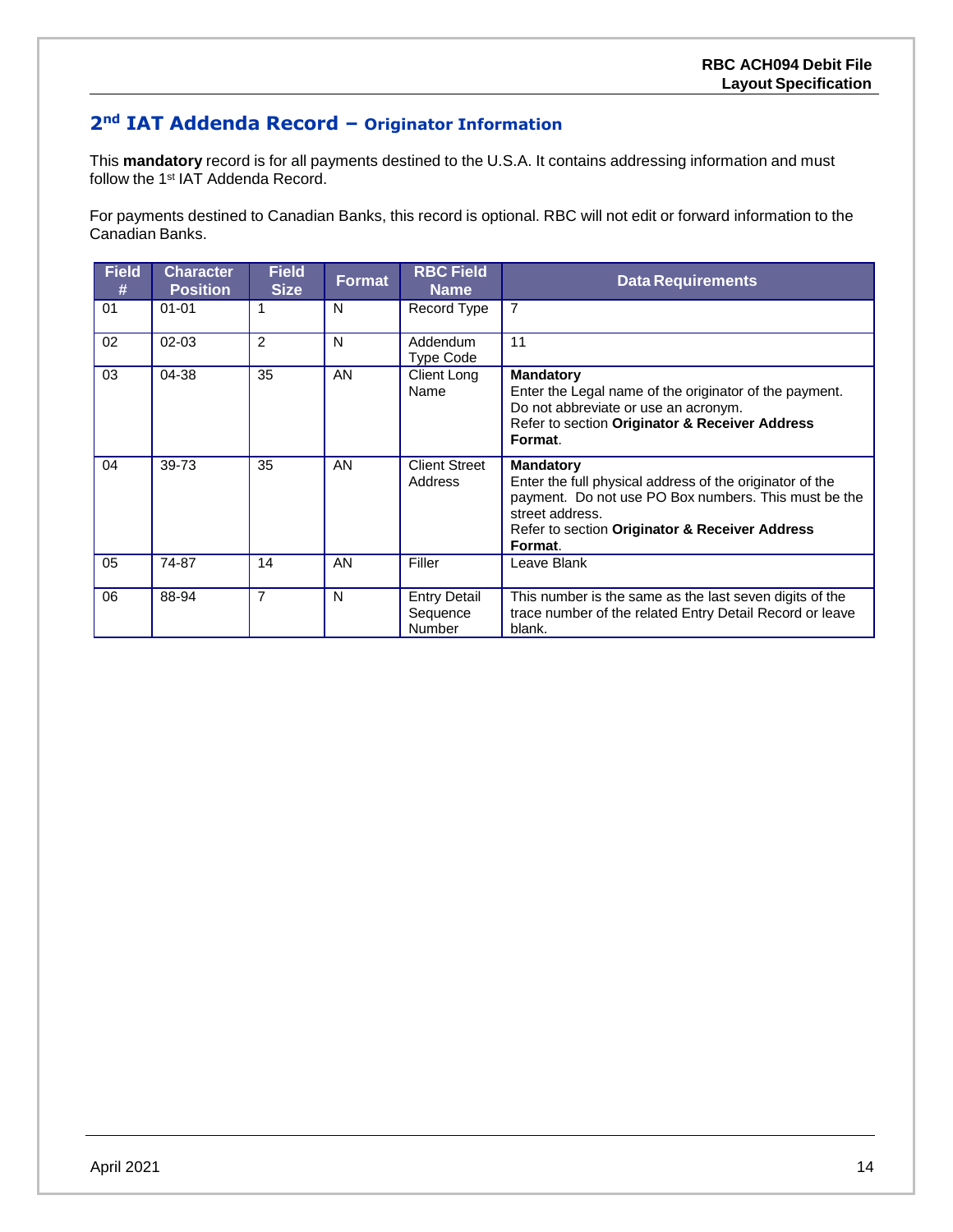## **3rd IAT Addenda Record – Originator Address Information**

This **mandatory** record is for all payments destined to the U.S.A. It contains addressing information of the originating bank and must follow the 2<sup>nd</sup> IAT Addenda Record.

For payments destined to Canadian Banks, this record is optional. RBC will not edit or forward information to the Canadian Banks.

| <b>Field</b><br># | <b>Character</b><br><b>Position</b> | <b>Field</b><br><b>Size</b> | <b>Format</b> | <b>RBC Field</b><br><b>Name</b>                        | <b>Data Requirements</b>                                                                                                                                                                                                                                                                                                                                                                                |
|-------------------|-------------------------------------|-----------------------------|---------------|--------------------------------------------------------|---------------------------------------------------------------------------------------------------------------------------------------------------------------------------------------------------------------------------------------------------------------------------------------------------------------------------------------------------------------------------------------------------------|
| 01                | $01 - 01$                           | 1                           | N             | Record Type                                            | $\overline{7}$                                                                                                                                                                                                                                                                                                                                                                                          |
| 02                | $02 - 03$                           | $\overline{2}$              | N             | Addendum Type<br>Code                                  | 12                                                                                                                                                                                                                                                                                                                                                                                                      |
| 03                | 04-38                               | 35                          | AN            | Originator City &<br>Province/State                    | <b>Mandatory</b> This field must contain the city and state or<br>province of the Originator.<br>An asterisk ("*") MUST be the delimiter between the<br>data elements, and the backslash ("\") MUST be the<br>terminator following the last data element.<br>Example: Calgary*Alberta\<br>Refer to section Originator & Receiver Address<br>Format.                                                     |
| 04                | 39-73                               | 35                          | AN            | <b>Originator Country</b><br>& Postal Code/Zip<br>Code | <b>Mandatory Country code</b><br>This field contains the ISO 2 digit country and postal/zip<br>code of the Originator.<br>An asterisk ("*") MUST be the delimiter between the<br>data elements, and the backslash ("\") MUST be the<br>terminator following the last data element.<br>Do not use periods or commas.<br>Example: CA*A1B2C3\<br>Refer to section Originator & Receiver Address<br>Format. |
| 05                | 74-87                               | 14                          | AN            | Filler                                                 | Leave Blank                                                                                                                                                                                                                                                                                                                                                                                             |
| 06                | 88-94                               | $\overline{7}$              | N             | <b>Entry Detail</b><br>Sequence Number                 | This number is the same as the last seven digits of the<br>trace number of the related Entry Detail Record or leave<br>blank.                                                                                                                                                                                                                                                                           |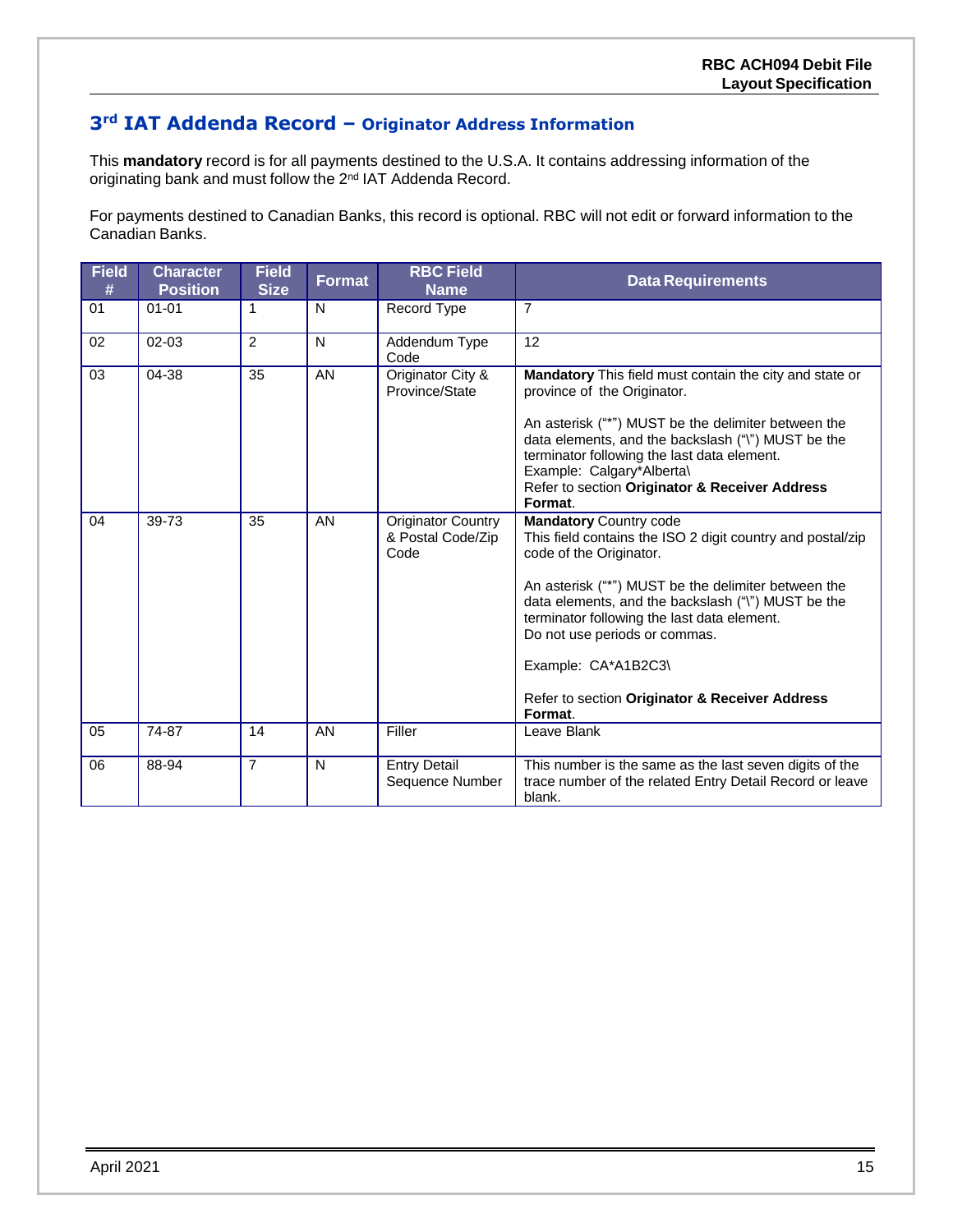### **4th IAT Addenda Record – Originator Bank Information**

This record is for all payments destined to the U.S.A. It contains information pertaining to the Originating Bank and must follow the 3<sup>rd</sup> IAT Addenda Record.

FOR **BUSINESS** CLIENTS – **OPTIONAL** - RBC will create this record if not included in input file.

FOR **BANK** CLIENTS – **MANDATORY –** if you are the Originating Bank, enter your own banking information. If you are processing on behalf of another Financial Insititution, enter that FI's information.

For payments destined to Canadian Banks, this record is optional. RBC will not edit or forward information to the Canadian Banks.

| <b>Field</b><br># | <b>Character</b><br><b>Position</b> | <b>Field</b><br><b>Size</b> | <b>Format</b> | <b>RBC Field</b><br><b>Name</b>                                          | <b>Data Requirements</b>                                                                                                                                                                                                                                                   |
|-------------------|-------------------------------------|-----------------------------|---------------|--------------------------------------------------------------------------|----------------------------------------------------------------------------------------------------------------------------------------------------------------------------------------------------------------------------------------------------------------------------|
| 01                | $01 - 01$                           | 1                           | N             | Record Type                                                              | $\overline{7}$                                                                                                                                                                                                                                                             |
| 02                | $02 - 03$                           | 2                           | N             | Addendum<br><b>Type Code</b>                                             | 13                                                                                                                                                                                                                                                                         |
| 03                | 04-38                               | 35                          | AN            | Originator Bank<br>Name                                                  | Enter the name of the bank originating the payments.<br>For Business Clients must always be<br>Royal Bank of Canada, Toronto<br>For Banks/Financial Institutions originating payments on<br>behalf of their clients: Enter the originating banks<br>information            |
| 04                | $39-40$                             | $\overline{2}$              | AN            | Originating DFI<br><b>ID Number</b><br>Qualifier                         | This field contains a 2-digit code that identifies the<br>numbering scheme used in the Originating DFI<br>Identification Number Field. Code values for this field are:<br>Enter:<br>01<br><b>National Clearing System Number;</b><br>BIC Code; or<br>2<br>3<br><b>IBAN</b> |
| 05                | 41-74                               | 34                          | AN            | Originating<br><b>Bank</b><br>Identification<br>(Bank/Routing<br>Number) | <b>For Business Clients</b><br><b>Enter - 0003</b><br>For Bank/FI clients, enter the appropriate bank number<br>based on the DFI ID # Qualifier.                                                                                                                           |
| 06                | 75-77                               | 3                           | AN            | Originating DFI<br><b>Branch Country</b><br>Code                         | This field contains a 2-digit code as approved by the<br>International Organization for Standardization (ISO) used<br>to identify the country in which the branch of the bank<br>that originated the entry is located.<br>Left Justify with SPACE in the last digit.       |
| 07                | 78-87                               | 10                          | AN            | Filler                                                                   | Leave Blank                                                                                                                                                                                                                                                                |
| 08                | 88-94                               | $\overline{7}$              | N             | <b>Entry Detail</b><br>Sequence<br>Number                                | This number is the same as the last seven digits of the<br>trace number of the related Entry Detail Record or leave<br>blank.                                                                                                                                              |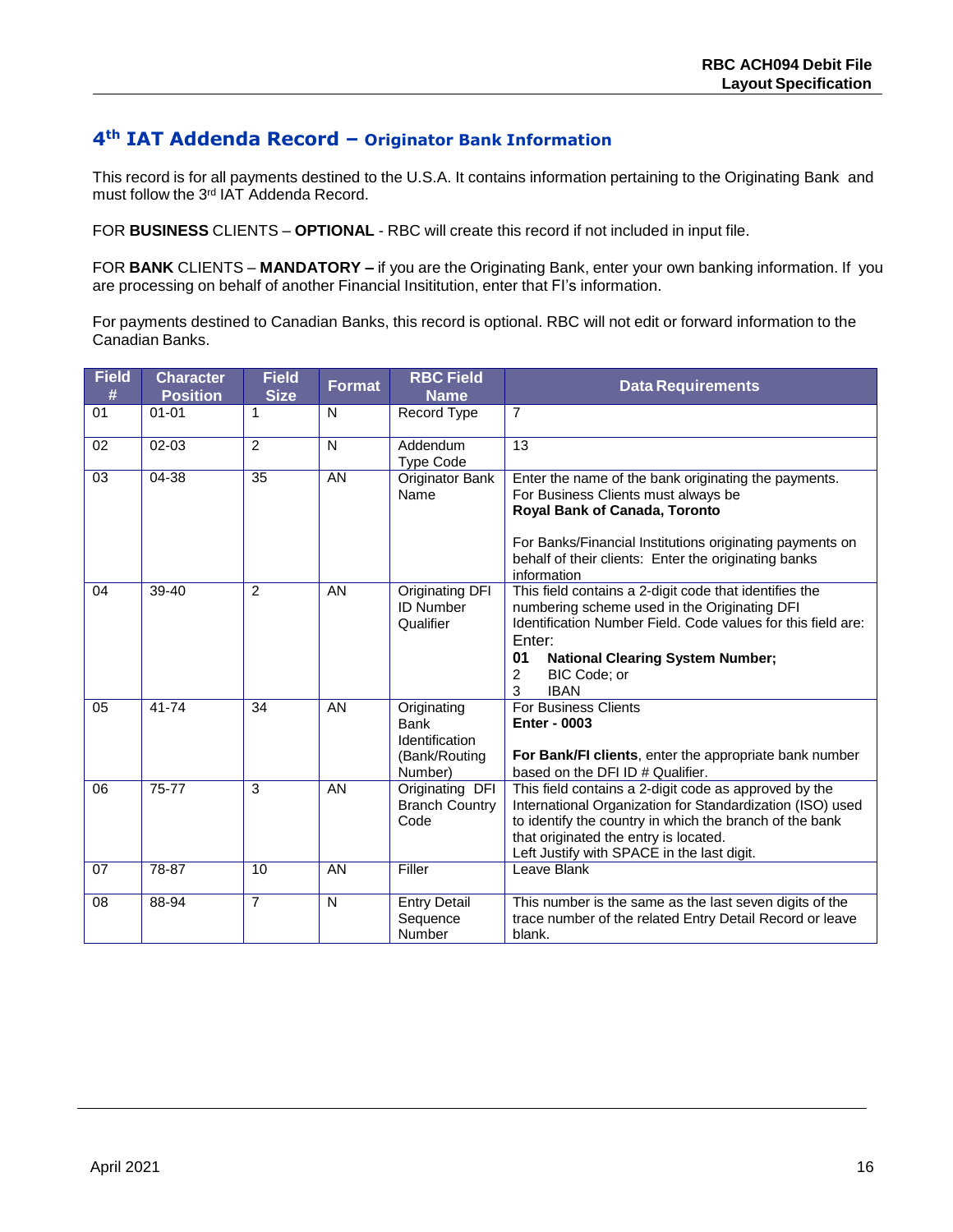## **5th IAT Addenda Record – Receiving Bank Information**

This **optional** record is for all payments destined to the U.S.A and Canada. It contains addressing information pertaining to the destination bank and must follow the 4<sup>th</sup> IAT Addenda Record.

If this record is not included in the file, RBC will create this addenda record on behalf of all clients.

RBC will not edit or forward information to the Canadian Banks.

| <b>Field</b><br># | <b>Character</b><br><b>Position</b> | <b>Field</b><br><b>Size</b> | <b>Format</b> | <b>RBC Field</b><br><b>Name</b>                       | <b>Data Requirements</b>                                                                                                                                                                                                                                 |
|-------------------|-------------------------------------|-----------------------------|---------------|-------------------------------------------------------|----------------------------------------------------------------------------------------------------------------------------------------------------------------------------------------------------------------------------------------------------------|
| 01                | $01 - 01$                           | 1                           | N             | Record Type                                           | $\overline{7}$                                                                                                                                                                                                                                           |
| 02                | $02 - 03$                           | 2                           | N             | Addendum<br><b>Type Code</b>                          | 14                                                                                                                                                                                                                                                       |
| 03                | 04-38                               | 35                          | AN            | Customer<br><b>Bank Name</b>                          | Enter the name of the bank that the payment is destined to.<br>Can leave blank if payment destined to Canadian bank.                                                                                                                                     |
| 04                | 39-40                               | $\mathcal{P}$               | AN            | <b>Receiving DFI</b><br><b>ID Number</b><br>Qualifier | This field contains a 2-digit code that identifies the numbering<br>scheme used in the Receiving DFI Identification Number<br>Field. Code values for this field are:<br>National Clearing System Number;<br><b>BIC Code: or</b><br>2<br>3<br><b>IBAN</b> |
| 05                | 41-74                               | 34                          | AN            | Receiving DFI<br>Identification                       | Enter the DFI Routing number (ABA Number) for the<br>destination bank.<br>For Canadian banks, indicate the Bank and transit number or<br>leave blank.                                                                                                    |
| 06                | 75-77                               | 3                           | AN            | Receiving DFI<br><b>Branch</b><br><b>Country Code</b> | enter the country of the Bank<br>US<br>Or<br><b>CA</b> (only for payments destined to Canada)                                                                                                                                                            |
| 07                | 78-87                               | 10                          | AN            | Filler                                                | Leave Blank                                                                                                                                                                                                                                              |
| 08                | 88-94                               | $\overline{7}$              | N             | <b>Entry Detail</b><br>Sequence<br><b>Number</b>      | This number is the same as the last seven digits of the trace<br>number of the related Entry Detail Record or leave blank.                                                                                                                               |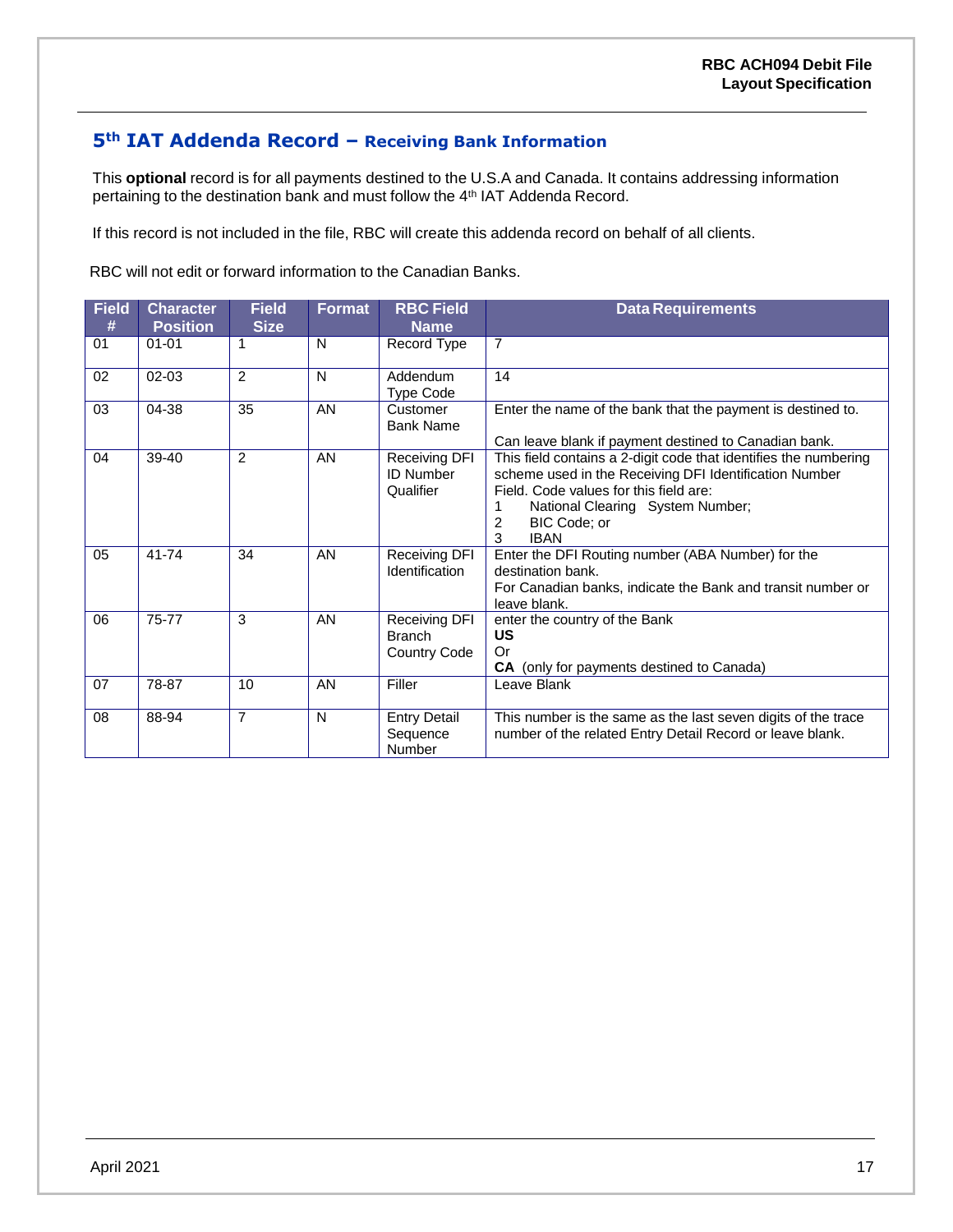### **6th IAT Addenda Record – Customer/Receiver Address Information**

This **mandatory** record is for all payments destined to the U.S.A and Canada. It contains addressing information pertaining to the customer and must follow the 5<sup>th</sup> IAT Addenda Record (if created) or previous mandatory record.

| <b>Field</b><br># | <b>Character</b><br><b>Position</b> | <b>Field</b><br><b>Size</b> | <b>Forma</b> | <b>RBC Field</b><br><b>Name</b>            | <b>Data Requirements</b>                                                                                                                                       |
|-------------------|-------------------------------------|-----------------------------|--------------|--------------------------------------------|----------------------------------------------------------------------------------------------------------------------------------------------------------------|
| 01                | $01 - 01$                           |                             | N            | Record Type                                | 7                                                                                                                                                              |
| 02                | $02 - 03$                           | 2                           | N            | Addendum<br>Type Code                      | 15                                                                                                                                                             |
| 03                | $04 - 18$                           | 15                          | AN           | Customer/<br>Receiver<br>Number            | Client Assigned, Left Justify<br>Mandatory information for both US & CA Destined<br>payments                                                                   |
| 04                | 19-53                               | 35                          | AN           | Customer/<br>Receiver<br>Street<br>Address | Enter the complete physical street address of the<br>receiver/customer.<br>Do not use PO Box #'s.<br>Refer to section Originator & Receiver Address<br>Format. |
| 05                | 54-87                               | 34                          | AN           | Filler                                     | Leave Blank                                                                                                                                                    |
| 06                | 88-94                               | $\overline{7}$              | N            | <b>Entry Detail</b><br>Sequence<br>Number  | This number is the same as the last seven digits of the<br>trace number of the related Entry Detail Record or leave<br>blank.                                  |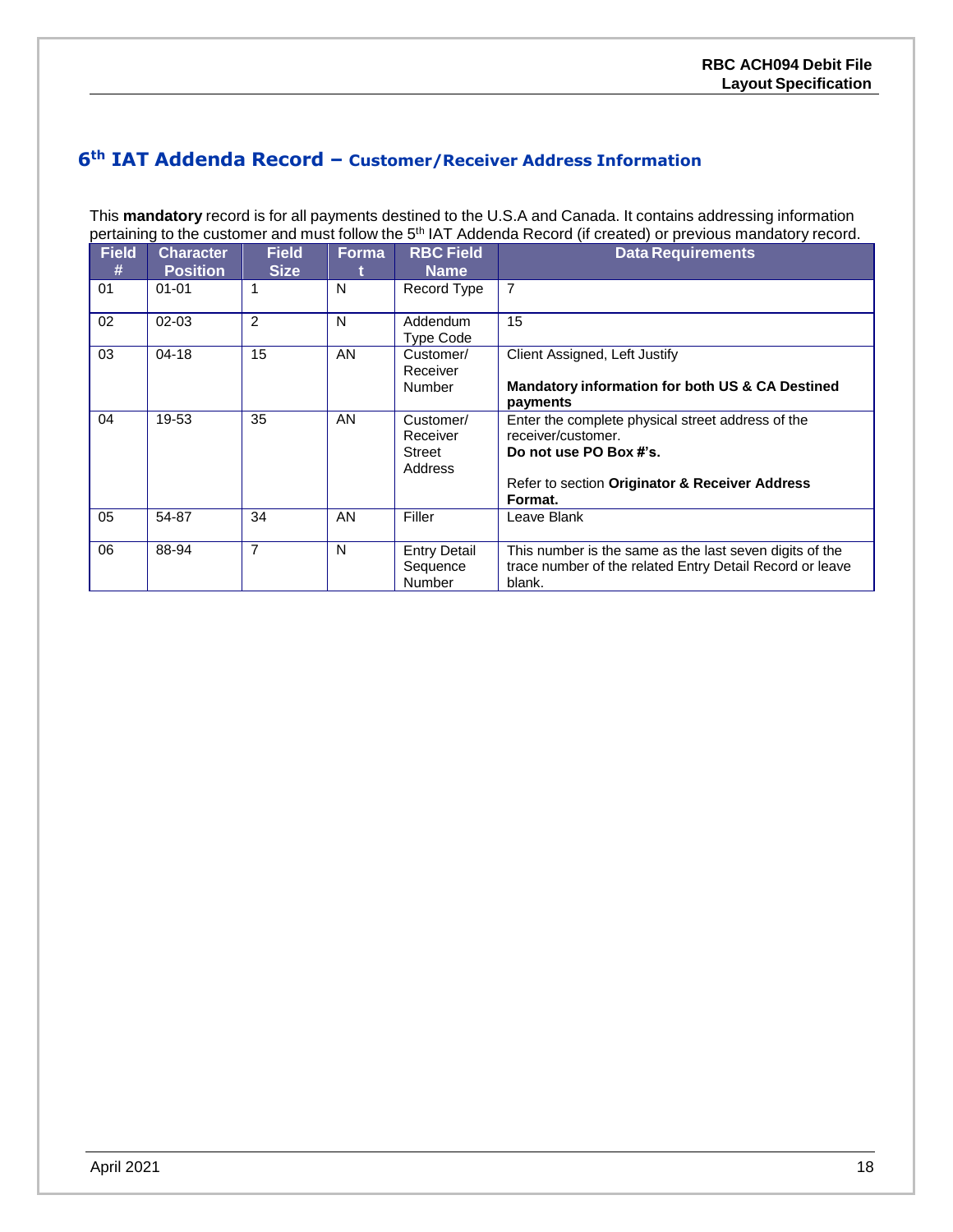### **7th IAT Addenda Record – Customer/Receiver Address Information**

This **mandatory** record is for all payments destined to the U.S.A. It contains addressing information of the receiver/customer and must follow the 6<sup>th</sup> IAT Addenda Record.

For payments destined to Canadian Banks, this record is optional. RBC will ignore its contents

| <b>Field</b><br># | <b>Character</b><br><b>Position</b> | <b>Field</b><br><b>Size</b> | <b>Format</b> | <b>RBC Field</b><br><b>Name</b>                                  | <b>Data Requirements</b>                                                                                                                                                                                                                                                                                                                                                              |
|-------------------|-------------------------------------|-----------------------------|---------------|------------------------------------------------------------------|---------------------------------------------------------------------------------------------------------------------------------------------------------------------------------------------------------------------------------------------------------------------------------------------------------------------------------------------------------------------------------------|
| 01                | $01 - 01$                           | 1                           | N             | Record Type                                                      | $\overline{7}$                                                                                                                                                                                                                                                                                                                                                                        |
| 02                | $02 - 03$                           | $\mathfrak{p}$              | N             | Addendum<br><b>Type Code</b>                                     | 16                                                                                                                                                                                                                                                                                                                                                                                    |
| 03                | 04-38                               | 35                          | AN            | Customer/<br><b>Receiver City</b><br>& Province/<br><b>State</b> | Mandatory This field contains the city and, if applicable,<br>the state or province of the Receiver. An asterisk ("*")<br>MUST be the delimiter between the data elements, and<br>the backslash ("\") MUST be the terminator following<br>the last data element.<br>Example: New York*New York\<br>Refer to section Originator & Receiver Address<br>Format.                          |
| 04                | 39-73                               | 35                          | AN            | Customer/<br>Receiver<br>Country &<br>Postal<br>Code/Zip<br>Code | <b>Mandatory Country Code</b><br>This field contains the country and postal code of the<br>Receiver. An asterisk ("*") MUST be the delimiter<br>between the data elements, and the backslash ("\")<br>MUST be the terminator following the last data element.<br>Do not use periods or commas.<br>Example: US*123456789\<br>Refer to section Originator & Receiver Address<br>Format. |
| 05                | 74-87                               | 14                          | AN            | Filler                                                           | Leave Blank                                                                                                                                                                                                                                                                                                                                                                           |
| 06                | 88-94                               | $\overline{7}$              | N             | <b>Entry Detail</b><br>Sequence<br>Number                        | This number is the same as the last seven digits of the<br>trace number of the related Entry Detail Record or leave<br>blank.                                                                                                                                                                                                                                                         |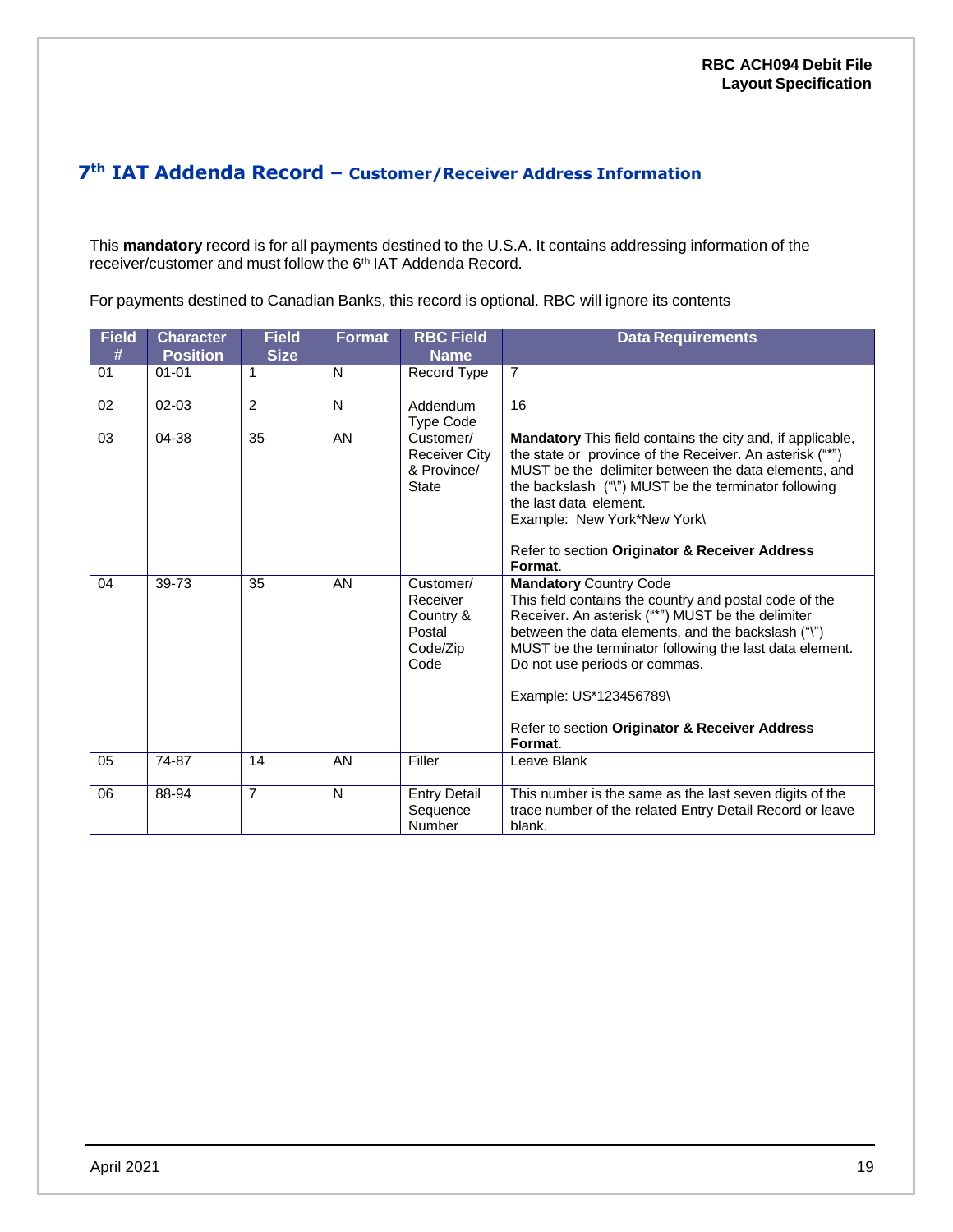### <span id="page-19-0"></span>**IAT Addenda Record for Remittance Information**

This **optional** record will be accepted for payments destined to the U.S.A. A maximum of two optional remittance addenda records may be included with each IAT Entry.

NOTE: The total number of Optional Remittance Records and Foreign Correspondent Bank Records cannot exceed five.

The ultimate beneficiary (if not the Originator of the ACH PAD payment) must be identified in the Payment Related Information Field of the IAT Remittance Addenda Record when the payment is part of a "split transaction".

For Canadian destined payments, this information will be ignored.

| <b>Field</b><br># | <b>Character</b><br><b>Position</b> | <b>Field</b><br><b>Size</b> | <b>Format</b> | <b>RBC Field</b><br>Name                         | <b>Data Requirements</b>                                                                                                                                                                                                                                                                                                                                                                                                                     |
|-------------------|-------------------------------------|-----------------------------|---------------|--------------------------------------------------|----------------------------------------------------------------------------------------------------------------------------------------------------------------------------------------------------------------------------------------------------------------------------------------------------------------------------------------------------------------------------------------------------------------------------------------------|
| 01                | $01 - 01$                           | 1                           | N             | Record Type                                      | $\overline{7}$                                                                                                                                                                                                                                                                                                                                                                                                                               |
| 02                | $02 - 03$                           | $\mathfrak{p}$              | N             | Addendum<br><b>Type Code</b>                     | 17                                                                                                                                                                                                                                                                                                                                                                                                                                           |
| 03                | 04-83                               | 80                          | AN            | Payment<br>Related<br>Information                | Max 80 characters of remittance information. Formatting<br>of Remittance information is normally provided by the<br>receiving customer/vendor.<br>If format information contains the Country - only use the<br>ISO 2 Digit Country Code.<br>Separate fields with asterisks * and end with a<br>backslash \<br>Format for ultimate beneficiary of funds:<br>Example:<br>Johann Schmidt*Mainzer Landstrasse 201*60326<br>Frankfurt am Main*DE\ |
| 04                | 84-87                               | 4                           | N             | Addenda<br>Sequence                              | The first addenda sequence number must always be a<br>" $1$ ".                                                                                                                                                                                                                                                                                                                                                                               |
| 05                | 88-94                               | $\overline{7}$              | N             | <b>Entry Detail</b><br>Sequence<br><b>Number</b> | This number is the same as the last seven digits of the<br>trace number of the related Entry Detail Record or leave<br>blank.                                                                                                                                                                                                                                                                                                                |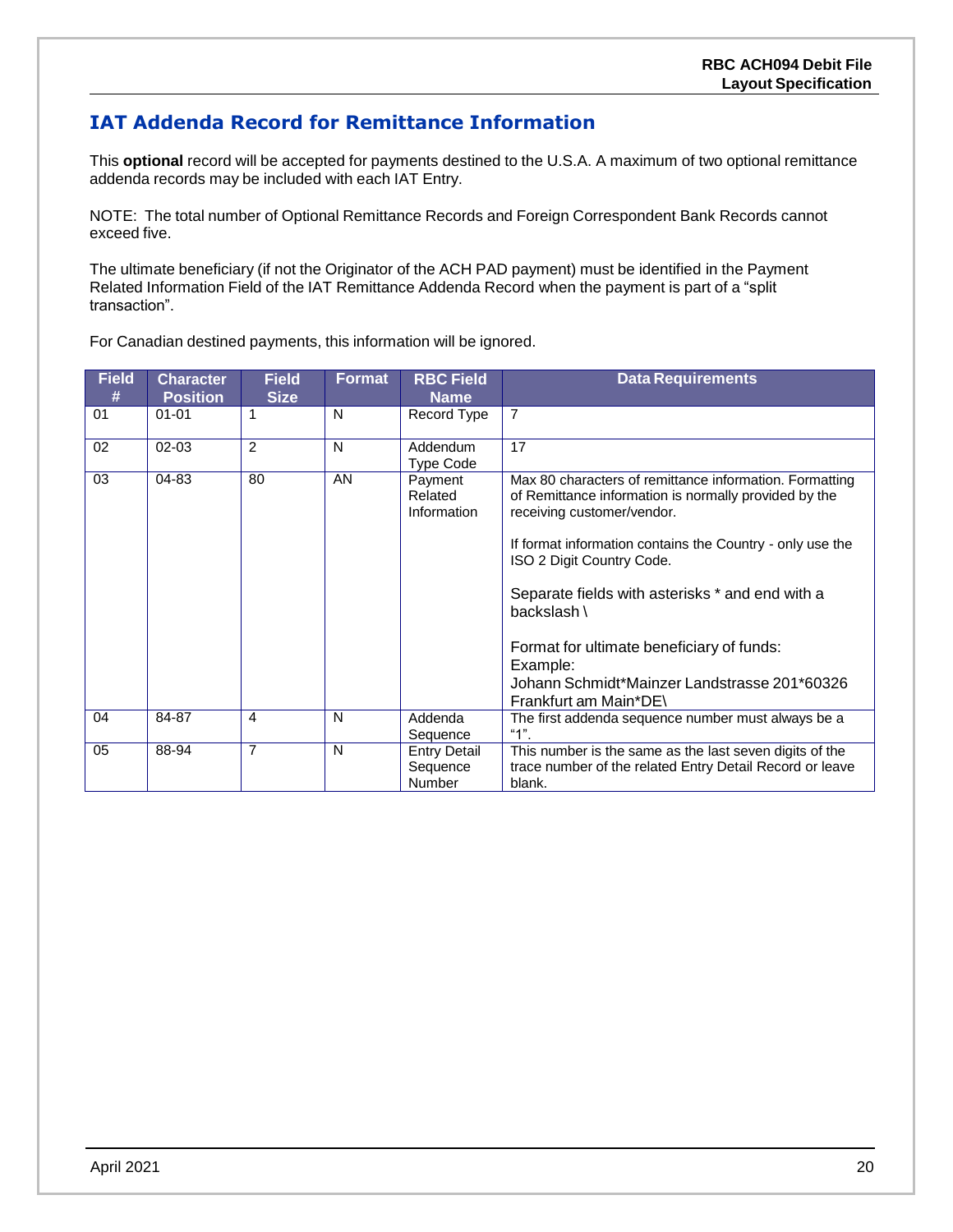### <span id="page-20-0"></span>**IAT Addenda Record for Foreign Correspondent Bank Information**

Each Foreign Correspondent Bank involved in the processing of an IAT entry must be identified within an Addenda Record for IAT Correspondent Bank Information. A Foreign Correspondent Bank is defined as any bank outside of the United States. There can be a maximum of 3 to 5 Correspondent Addenda Records depending on the number of remittance information addenda used.

#### For **Business clients** – this record is optional.

For **Banks/FI clients – MANDATORY** – if you are processing on behalf of another financial institution, you are required to create one Correspondent Record that represents your bank information. You can enter up to 4 Correspondent banks. RBC reserves one Correspondent bank Addenda record.

- RBC will create one record if not included with your file.
	- 1. Royal Bank of Canada Toronto, Bank # 0003

NOTE: The total number of Optional Remittance Records and Foreign Correspondent Bank Records cannot exceed five.

| <b>Field</b><br># | <b>Character</b><br><b>Position</b> | <b>Field</b><br><b>Size</b> | <b>Format</b> | <b>RBC Field</b><br><b>Name</b>                        | <b>Data Requirements</b>                                                                                                                                                                                                                                    |
|-------------------|-------------------------------------|-----------------------------|---------------|--------------------------------------------------------|-------------------------------------------------------------------------------------------------------------------------------------------------------------------------------------------------------------------------------------------------------------|
| 01                | $01 - 01$                           |                             | N             | <b>Record Type</b>                                     | $\overline{7}$                                                                                                                                                                                                                                              |
| 02                | $02 - 03$                           | $\overline{2}$              | $\mathsf{N}$  | Addendum<br><b>Type Code</b>                           | 18                                                                                                                                                                                                                                                          |
| 03                | 04-38                               | 35                          | AN            | Correspondent<br><b>Bank Name</b>                      | Enter the name of the Correspondent Bank                                                                                                                                                                                                                    |
| 04                | 39-40                               | $\overline{2}$              | AN            | Correspondent<br>Bank ID<br><b>Number</b><br>Qualifier | This field contains a 2-digit code that identifies the<br>numbering scheme used in the Receiving DFI<br><b>Identification Number</b><br>Field. Code values for this field are:<br>National Clearing System Number;<br>2<br>BIC Code; or<br>3<br><b>IBAN</b> |
| 05                | 41-74                               | 34                          | AN            | Correspondent<br>Bank<br>Identification<br>Number      | Enter the applicable bank number associated with the<br>Bank ID Number Qualifier for the Correspondent Bank.                                                                                                                                                |
| 06                | 75-77                               | 3                           | AN            | Correspondent<br>Bank Branch<br><b>Country Code</b>    | This field contains a 2-digit code as approved by the<br>International Organization for Standardization (ISO) used<br>to identify the country in which the branch of the<br>Correspondent Bank is located. Left Justify - Space fill<br>the last digit.     |
| 07                | 78-83                               | 6                           | AN            | Filler                                                 | Leave Blank                                                                                                                                                                                                                                                 |
| 08                | 84-87                               | 4                           | $\mathsf{N}$  | Addenda<br>Sequence                                    | The first addenda sequence number must always be a "1"<br>and each subsequent record will increment to a maximum<br>of 5                                                                                                                                    |
| 09                | 88-94                               | $\overline{7}$              | N             | <b>Entry Detail</b><br>Sequence<br>Number              | This number is the same as the last seven digits of the<br>trace number of the related Entry Detail Record or leave<br>blank.                                                                                                                               |

RBC will not edit or forward information contained in this record to the Canadian Banks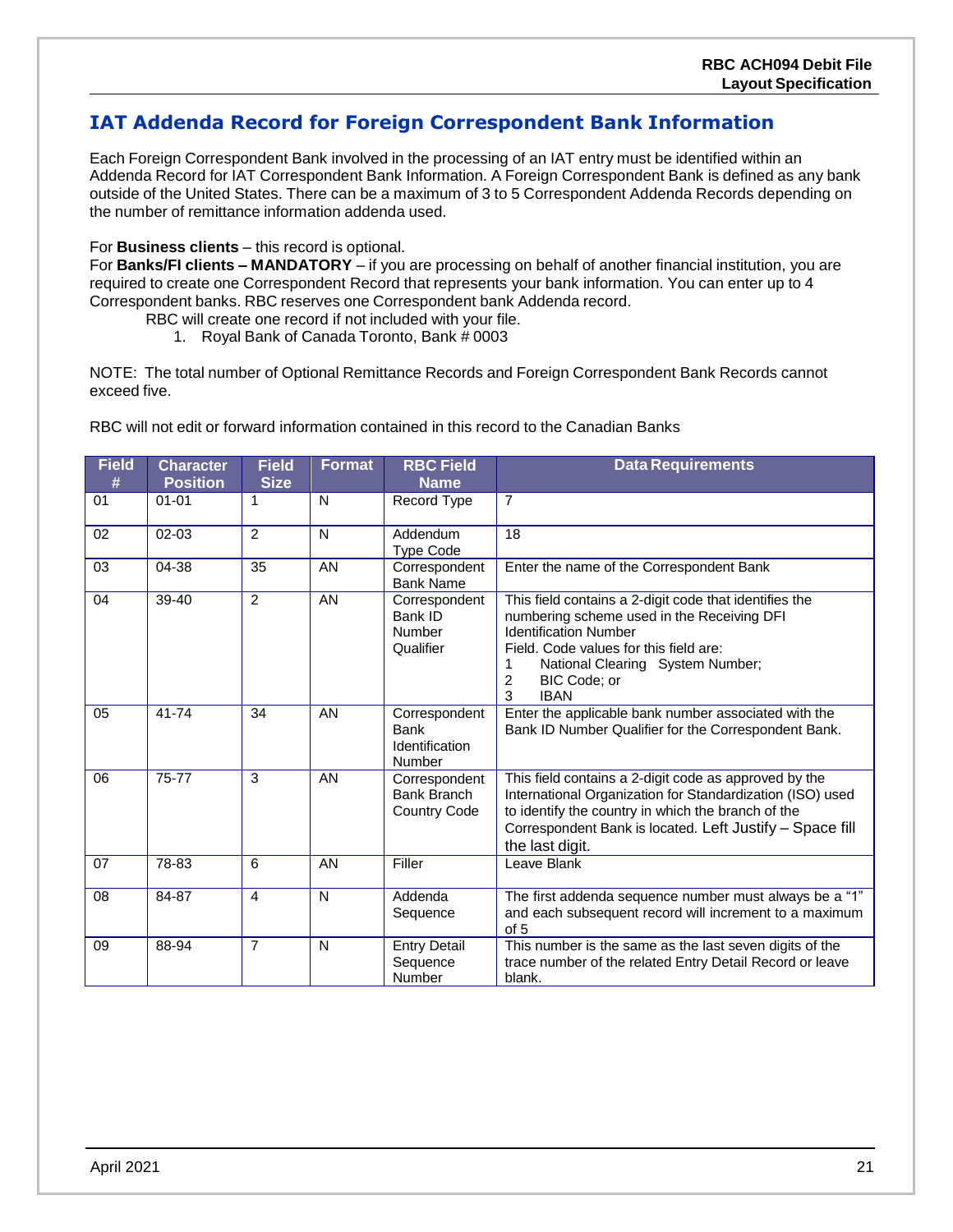## <span id="page-21-1"></span><span id="page-21-0"></span>**Non Cross Border Payment Formatted Records**

### **Payments Destined to Canadian Banks**

## **USING CCD/PPD STANDARD ENTRY CLASS CODES**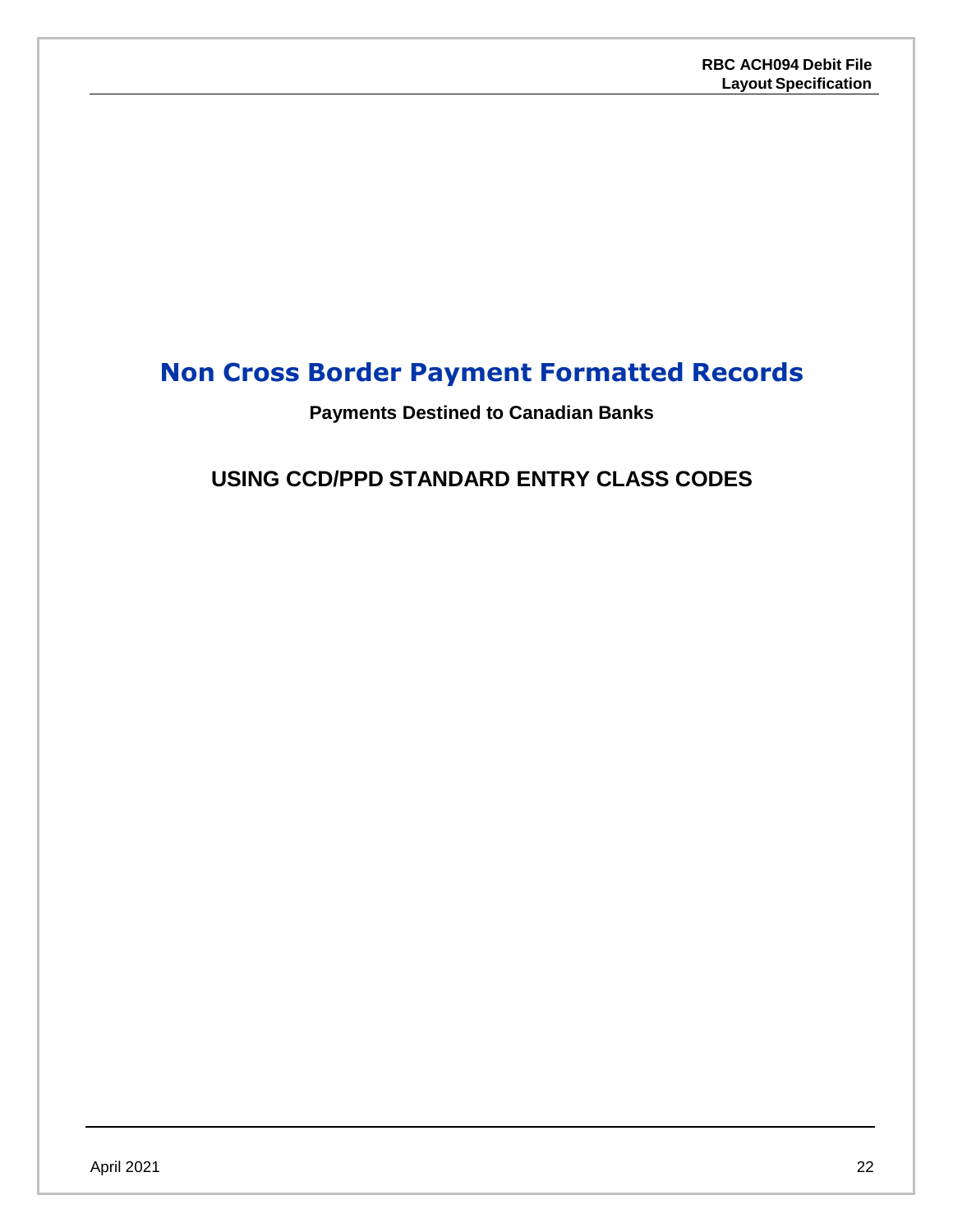## <span id="page-22-0"></span>**CCD/PPD - Company/Batch Header Record - Except IAT**

#### **For Payments destined to Canadian Banks**

This mandatory record identifies the client and describes the service utilized. The information contained in the company/batch record applies uniformly to all subsequent entry detail records in the batch. Only one service identifier is permitted per batch.

| <b>Field</b><br># | <b>Character</b><br><b>Position</b> | <b>Field</b><br><b>Size</b> | Format                    | <b>RBC Field</b><br><b>Name</b>     | <b>Data Requirements</b>                                                                                                                                                                                                                                                                    |
|-------------------|-------------------------------------|-----------------------------|---------------------------|-------------------------------------|---------------------------------------------------------------------------------------------------------------------------------------------------------------------------------------------------------------------------------------------------------------------------------------------|
| 01                | $01 - 01$                           | 1                           | ${\sf N}$                 | Record Type                         | 5                                                                                                                                                                                                                                                                                           |
| 02                | $02 - 04$                           | $\overline{3}$              | $\overline{\overline{N}}$ | Service Identifier                  | 225 Debit transactions                                                                                                                                                                                                                                                                      |
| 03                | $05 - 20$                           | $\overline{16}$             | AN                        | <b>Client Short</b><br>Name         | For customer statements. This will appear on most bank<br>statements. If left blank, client short name from client<br>profile will default.<br>Do not enter ZEROS in this field.                                                                                                            |
| 04                | $21 - 21$                           | $\mathbf{1}$                | <b>AN</b>                 | Filler                              | Leave blank                                                                                                                                                                                                                                                                                 |
| 05                | $22 - 23$                           | $\overline{2}$              | <b>AN</b>                 | Foreign<br>Exchange Ind             | <b>FV</b><br>fixed to variable<br><b>VF</b><br>variable to fixed<br><b>FF</b><br>fixed t fixed<br>or leave blank                                                                                                                                                                            |
| 06                | $24 - 26$                           | $\overline{3}$              | <b>AN</b>                 | <b>Origination Curr</b>             | USD or CAD or leave blank                                                                                                                                                                                                                                                                   |
| 07                | 27-28                               | $\overline{2}$              | AN                        | Origination<br>Country              | CA or leave blank                                                                                                                                                                                                                                                                           |
| $\overline{08}$   | 29-31                               | $\overline{3}$              | $\overline{AN}$           | <b>Destination Curr</b>             | CAD or USD or<br>Leave Blank.<br>If blank or not CAD/USD = Defaults to the currency of the                                                                                                                                                                                                  |
|                   |                                     |                             |                           |                                     | service.                                                                                                                                                                                                                                                                                    |
| 09                | $32 - 40$                           | $\overline{9}$              | AN                        | Foreign<br><b>Exchange Rate</b>     | Max 9 digits including decimal point or leave blank                                                                                                                                                                                                                                         |
| 10                | 41-50                               | 10                          | AN                        | <b>Client Number</b>                | 10-digit client number as follows: 6-digit client number<br>assigned by RBC and 4-digit subsidiary number assigned<br>by the client. (Where no subsidiary exists insert zeros as<br>the last 4 digits).                                                                                     |
| 11                | $51 - 53$                           | 3                           | <b>AN</b>                 | <b>Standard Entry</b><br>Class Code | <b>PPD</b> Personal Payments<br><b>CCD</b> Corporate Payments                                                                                                                                                                                                                               |
| 12                | 54-63                               | $\overline{10}$             | AN                        | <b>Company Entry</b><br>Description | For Canadian Banks - information will be in the Electronic<br>Message field.                                                                                                                                                                                                                |
|                   |                                     |                             |                           |                                     | For USA Payments - Mandatory - provide a description<br>of the purpose of the entry which will be displayed to the<br>Receiver. Examples:<br><b>GAS BILL</b><br>REG.SALARY<br>INS.PREM<br>PURCHASE;<br>Do not use Invoice or Reference Numbers.<br>If left blank, default will be<br>ACH DR |
| 13                | 64-69                               | 6                           | AN                        | Filler                              | Blanks or information will be ignored                                                                                                                                                                                                                                                       |
| 14                | $70 - 75$                           | $\overline{6}$              | ${\sf N}$                 | Due Date                            | Payment date, format YYMMDD.                                                                                                                                                                                                                                                                |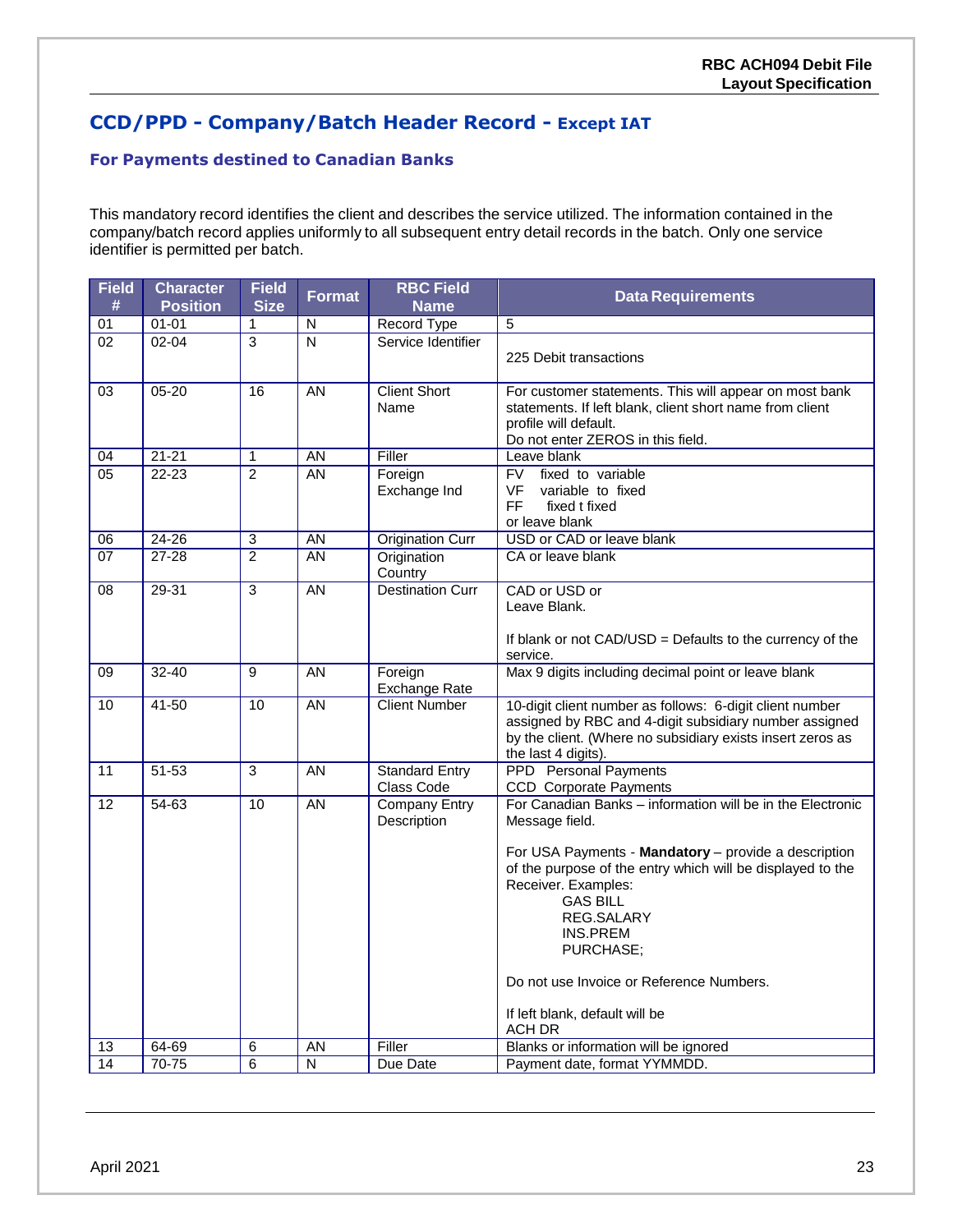#### **RBC ACH094 Debit File Layout Specification**

| <b>Field</b><br># | <b>Character</b><br><b>Position</b> | <b>Field</b><br><b>Size</b> | Format | <b>RBC Field</b><br><b>Name</b>  | <b>Data Requirements</b>                                                                |
|-------------------|-------------------------------------|-----------------------------|--------|----------------------------------|-----------------------------------------------------------------------------------------|
|                   |                                     |                             |        |                                  | For Payments Destined to CAD:<br>For Debits: can be 173 days in the past or the future. |
| 15                | 76-78                               | 3                           | N      | Filler                           | Blanks or information entered will be ignored                                           |
| 16                | 79-79                               |                             | AN.    | <b>Originator Status</b><br>Code |                                                                                         |
| 17                | 87-80                               | 8                           | N      | Financial<br>Institution         | Blanks or information entered will be ignored.                                          |
| 18                | 88-94                               |                             | N      | <b>Batch Number</b>              | Must be sequential within file                                                          |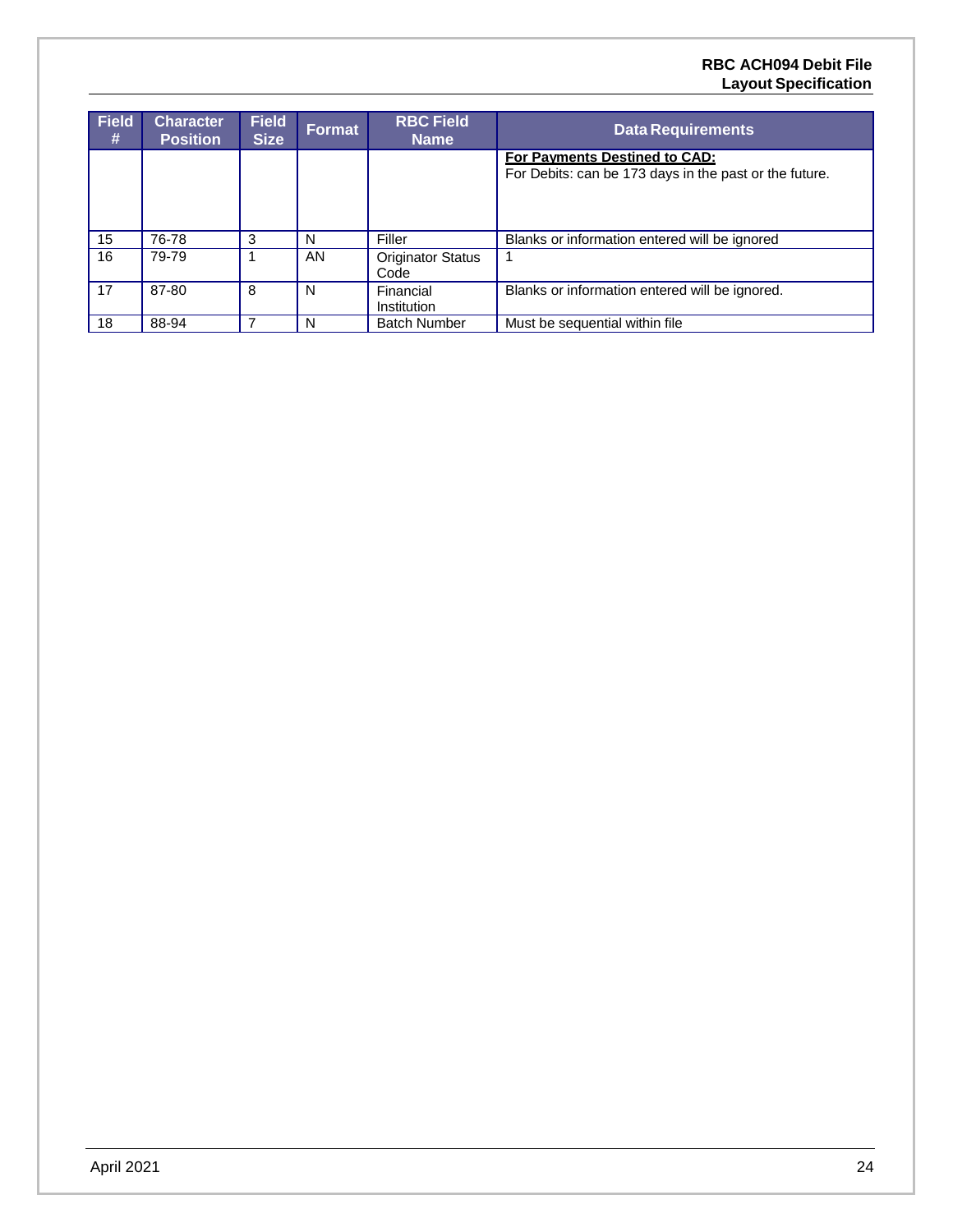## **CCD/PPD - Entry Detail Record – Except IAT**

### **For Payments Destined To Canadian Banks**

The entry detail record contains the basic information to post the transaction to the customer's account.

| Field #         | <b>Character</b><br><b>Position</b> | <b>Field Size</b> | <b>Format</b>           | <b>RBC Field</b><br><b>Name</b>            | <b>Data Requirements</b>                                                                                                                                                                                   |
|-----------------|-------------------------------------|-------------------|-------------------------|--------------------------------------------|------------------------------------------------------------------------------------------------------------------------------------------------------------------------------------------------------------|
| $\overline{01}$ | $01 - 01$                           | 1                 | $\overline{N}$          | <b>Record Type</b>                         | $6\phantom{1}6$                                                                                                                                                                                            |
| $\overline{02}$ | $02 - 03$                           | $\overline{2}$    | $\overline{\mathsf{N}}$ | Transaction<br>Code                        | For payments destined to Canada, the CPA<br>transaction code from your profile will default on all<br>CA destined payments.                                                                                |
|                 |                                     |                   |                         | <b>Canadian Domestic Banking Info</b>      |                                                                                                                                                                                                            |
| 03              | 04-07                               | $\overline{4}$    | $\mathsf{N}$            | <b>CAN Bank</b><br>Number                  | 0999 - financial institution number                                                                                                                                                                        |
| 04              | $08-12$                             | 5                 | <b>AN</b>               | <b>CAN Branch</b><br><b>Transit Number</b> | 99999 – financial branch number institution                                                                                                                                                                |
|                 |                                     |                   |                         | <b>USA Domestic Banking Info</b>           | This field can only accept numerical information.                                                                                                                                                          |
| 03/04           | $04 - 12$                           | 9                 | AN                      | <b>USA Bank ABA</b>                        |                                                                                                                                                                                                            |
|                 |                                     |                   |                         | Routing<br>Number                          | Enter the ABA routing number.                                                                                                                                                                              |
|                 |                                     |                   |                         |                                            |                                                                                                                                                                                                            |
| 05              | 13-29                               | 17                | AN                      | Account<br>Number                          | Customer Account number, field must be left<br>justified, do not zero fill. Enter significant digits<br>only.                                                                                              |
| 06              | 30-39                               | 10                | N                       | Amount                                     | Format \$\$\$\$\$\$\$\$¢¢                                                                                                                                                                                  |
| 07              | 40-54                               | $\overline{15}$   | AN                      | Customer<br>Number                         | Client Assigned, Left Justify                                                                                                                                                                              |
| 08              | 55-76                               | $\overline{22}$   | $\overline{AN}$         | Customer<br>Name                           | Mandatory                                                                                                                                                                                                  |
| 09              | $77 - 78$                           | $\overline{2}$    | AN                      | <b>Destination</b><br>Country              | Mandatory<br>Destination Country of Payment:<br>CA<br>Canada<br><b>United States</b><br>US                                                                                                                 |
| 10              | 79-79                               | 1                 | $\overline{\mathsf{N}}$ | Addenda<br>Record<br>Indicator             | Will be ignored for payment destined to Canadian<br>bank                                                                                                                                                   |
| 11              | 80-94                               | $\overline{15}$   | $\overline{\mathsf{N}}$ | <b>USD Trace</b><br>Number                 | If filled, trace number will be stored on the GRADS<br>system in the Electronic Message field. This<br>information will be part of any returns data file. This<br>information is passed to FI's in Canada. |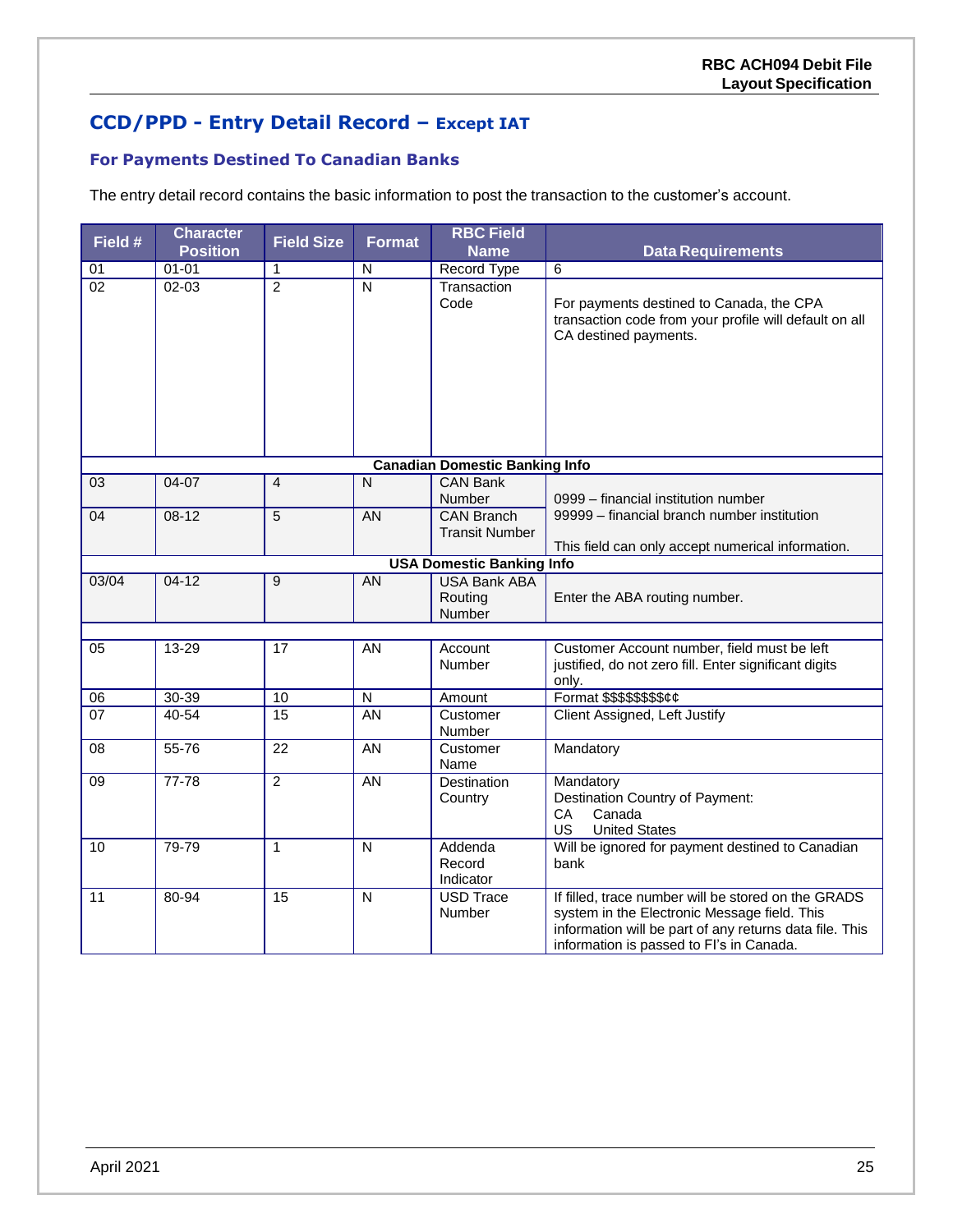# <span id="page-25-0"></span>**Common Records – CCD/PPD/IAT**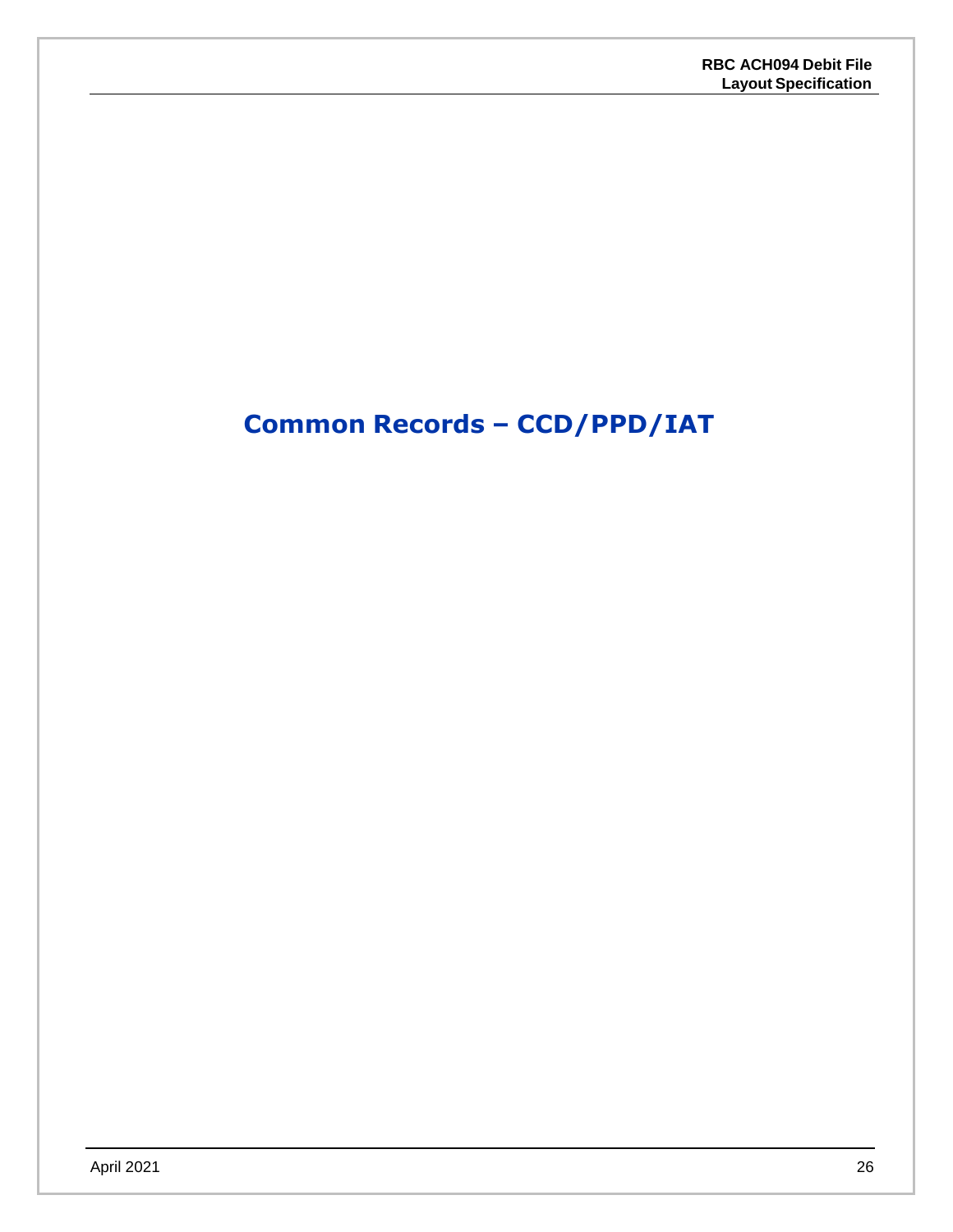## <span id="page-26-0"></span>**Company/Batch Control Record**

**Please note: RBC does NOT use or edit the Company/Batch Control Record.** The company/batch control record contains the counts, hash totals, and the total dollar controls for the preceding detail entries within the indicated batch.

This record if used for all variations of the ACH format. Should follow the last entry detail record of a batch:

- Payments destined to the United States & Canada using the IAT format.
- Payments destined to Canada using the CCD/PPD format.
- USA Market Clients payments originating and destined to US Financial Institutions.

| Field # | <b>Character</b><br><b>Position</b> | <b>Field</b><br><b>Size</b> | Format       | <b>RBC Field</b><br><b>Name</b>                      | <b>Data Requirements</b>                                                                                                                                                                                |
|---------|-------------------------------------|-----------------------------|--------------|------------------------------------------------------|---------------------------------------------------------------------------------------------------------------------------------------------------------------------------------------------------------|
| 01      | $01 - 01$                           | 1                           | N            | Record Type                                          | 8                                                                                                                                                                                                       |
| 02      | $02 - 04$                           | 3                           | N            | Service<br>Identifier                                | 225 Debit transactions only                                                                                                                                                                             |
| 03      | $05-10$                             | 6                           | $\mathsf{N}$ | Entry/Addend<br>a Count                              | Total number of addenda records in file                                                                                                                                                                 |
| 04      | $11 - 20$                           | 10                          | N            | <b>Entry Hash</b>                                    | Not applicable                                                                                                                                                                                          |
| 05      | $21 - 32$                           | 12                          | $\mathsf{N}$ | <b>Total Debit</b><br><b>Entry Dollar</b><br>Amount  | Total dollar amount for all detail debit records.<br>Format \$\$\$\$\$\$\$\$\$\$¢¢                                                                                                                      |
| 06      | 33-44                               | 12                          | $\mathsf{N}$ | <b>Total Credit</b><br><b>Entry Dollar</b><br>Amount | Zero fill                                                                                                                                                                                               |
| 07      | 45-54                               | 10                          | AN           | <b>Client Number</b>                                 | 10-digit client number as follows: 6-digit client number<br>assigned by RBC and 4-digit subsidiary number<br>assigned by the client. (Where no subsidiary exists<br>insert zeros as the last 4 digits). |
| 08      | 55-73                               | 19                          | AN           | Message<br>Authentication<br>Code                    | <b>Blank</b>                                                                                                                                                                                            |
| 09      | 74-79                               | 6                           | AN           | Reserved                                             | <b>Blank</b>                                                                                                                                                                                            |
| 10      | 80-87                               | 8                           | N            | Message<br>Authentication<br>Code                    | <b>Blank</b>                                                                                                                                                                                            |
| 11      | 88-94                               | $\overline{7}$              | N            | <b>Batch Number</b>                                  | Each Batch number must be ascending and<br>incremented by 1                                                                                                                                             |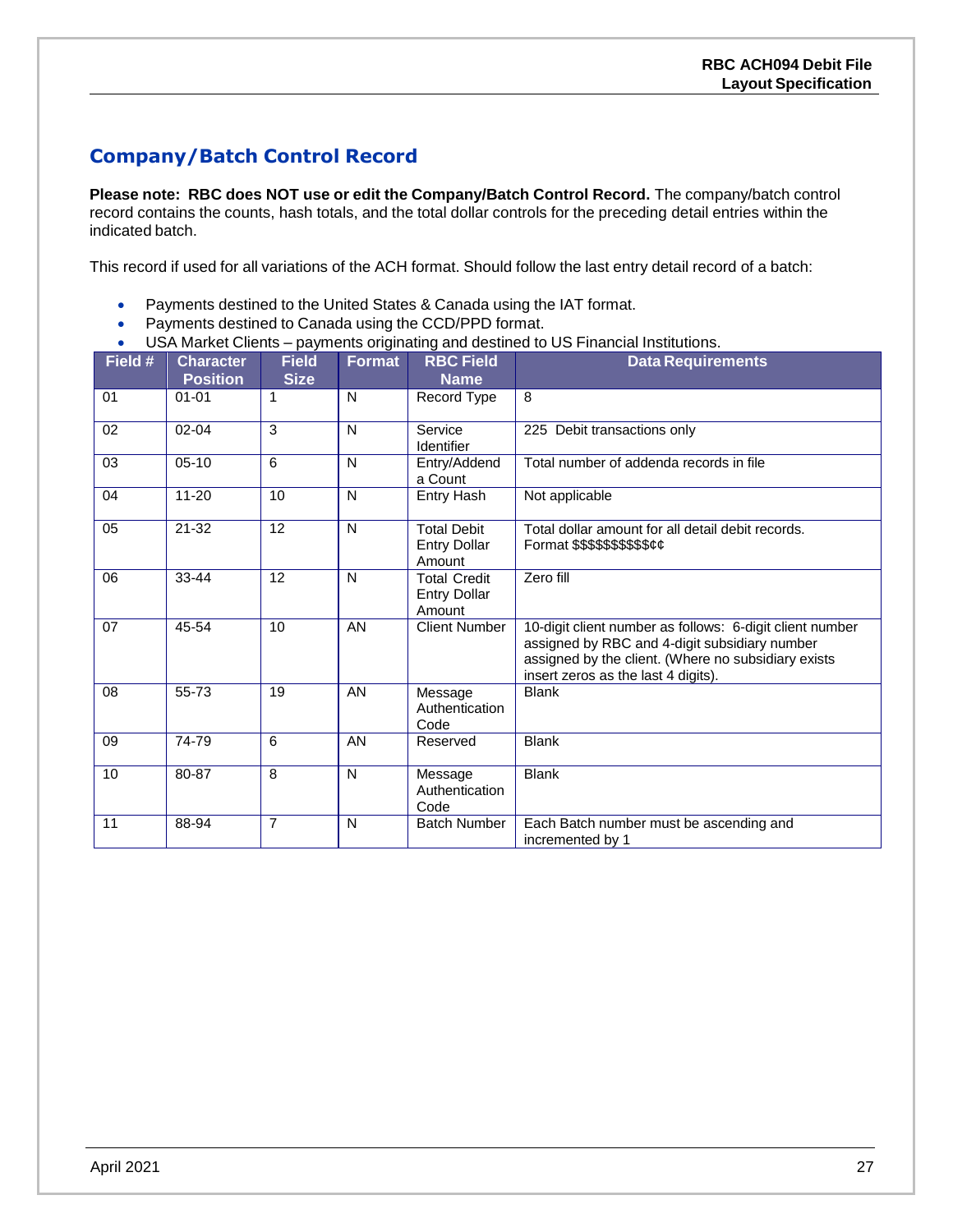### **File Control Record – Trailer Record**

The file record contains dollar, entry, and hash total accumulations from the company/batch control records in the file. This record also contains counts of the number of blocks and the number batches within the file (batched data transmitted to a single destination).

This record is used for for all variations of the ACH format. Should be the last record of the file:

- Payments destined to the United States & Canada using the IAT format.
- Payments destined to Canada using the CCD/PPD format.
- USA Market Clients payments originating and destined to US Financial Institutions.

| <b>Field</b><br># | <b>Character</b><br><b>Position</b> | <b>Field</b><br><b>Size</b> | <b>Format</b> | <b>RBC Field</b><br><b>Name</b>         | <b>Data Requirements</b>                                                              |
|-------------------|-------------------------------------|-----------------------------|---------------|-----------------------------------------|---------------------------------------------------------------------------------------|
| 01                | $01 - 01$                           |                             | N             | Record Type                             | 9                                                                                     |
| 02                | $02 - 07$                           | 6                           | N             | <b>Block Count</b>                      | Total number of batch header records, (type 5) in the file                            |
| 03                | $08-13$                             | 6                           | N             | <b>Block Count</b>                      | Total number of all physical blocks in the file.                                      |
| 04                | $14 - 21$                           | 8                           | N             | Entry<br>Addenda<br>Count               | Total number of detail records (Type 6) PLUS addenda<br>records (Type 7) in the file. |
| 05                | 22-31                               | 10                          | N             | Filler                                  | Zero fill                                                                             |
| 06                | $32 - 43$                           | $12 \overline{ }$           | N             | <b>Total Debit</b><br>Dollar<br>Amount  | Total number of detail debit records.<br>Format \$\$\$\$\$\$\$\$\$\$cc                |
| 07                | 44-55                               | $12 \overline{ }$           | N             | <b>Total Credit</b><br>Dollar<br>Amount | Zero fill                                                                             |
| 08                | 56-94                               | 39                          | AN            | Filler                                  | <b>Blank</b>                                                                          |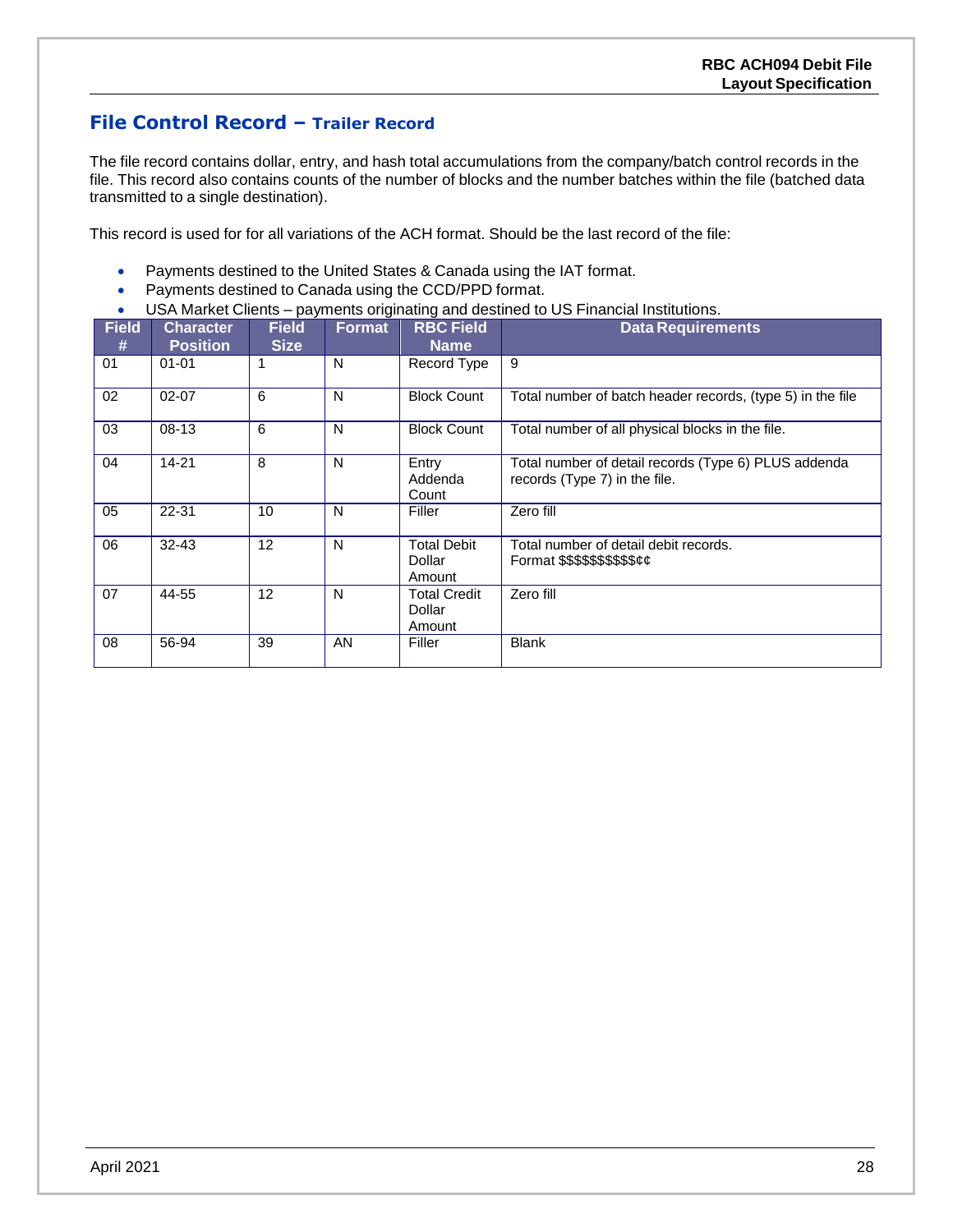# <span id="page-28-0"></span>**Appendix 1 – USA Transaction Codes**

For all payments destined to accounts held at banks in the United States, one of the following codes must be used.

| <b>Tran</b><br>Code | <b>Transaction Code Description</b>                       | Tran<br>Code | <b>Transaction Code Description</b>                  |
|---------------------|-----------------------------------------------------------|--------------|------------------------------------------------------|
|                     | <b>Demand Accounts Credit Records</b>                     |              | <b>Savings Accounts Credit Records</b>               |
|                     |                                                           |              |                                                      |
| 22                  | <b>Automated Deposit</b>                                  | 32           | <b>Automated Deposit</b>                             |
| 23                  | <b>Pre-notification of Demand Credit</b><br>(zero-dollar) | 33           | Pre-notification of Savings Credit (zero-<br>dollar) |
|                     |                                                           |              |                                                      |
|                     | <b>Demand Accounts Debit Records</b>                      |              | <b>Savings Accounts Debit Records</b>                |
| 27                  | <b>Automated Payment</b>                                  | 37           | <b>Automated Payment</b>                             |
| 28                  | Pre-notification of Demand Debit<br>(zero-dollar)         | 38           | Pre-notification of Savings Debit (zero-<br>dollar)  |
|                     |                                                           |              |                                                      |

# <span id="page-28-1"></span>**Appendix 2 – Canadian CPA Transaction Codes**

For the most recent listing of transactions codes refer to the ACH Direct Payments & Deposits Resource Centre. Quick Reference - Payment Transaction Codes

- English: <https://www.rbcroyalbank.com/ach/>
- French: https:/[/www.rbcroyalbank.com/ach-fr/](http://www.rbcroyalbank.com/ach-fr/)